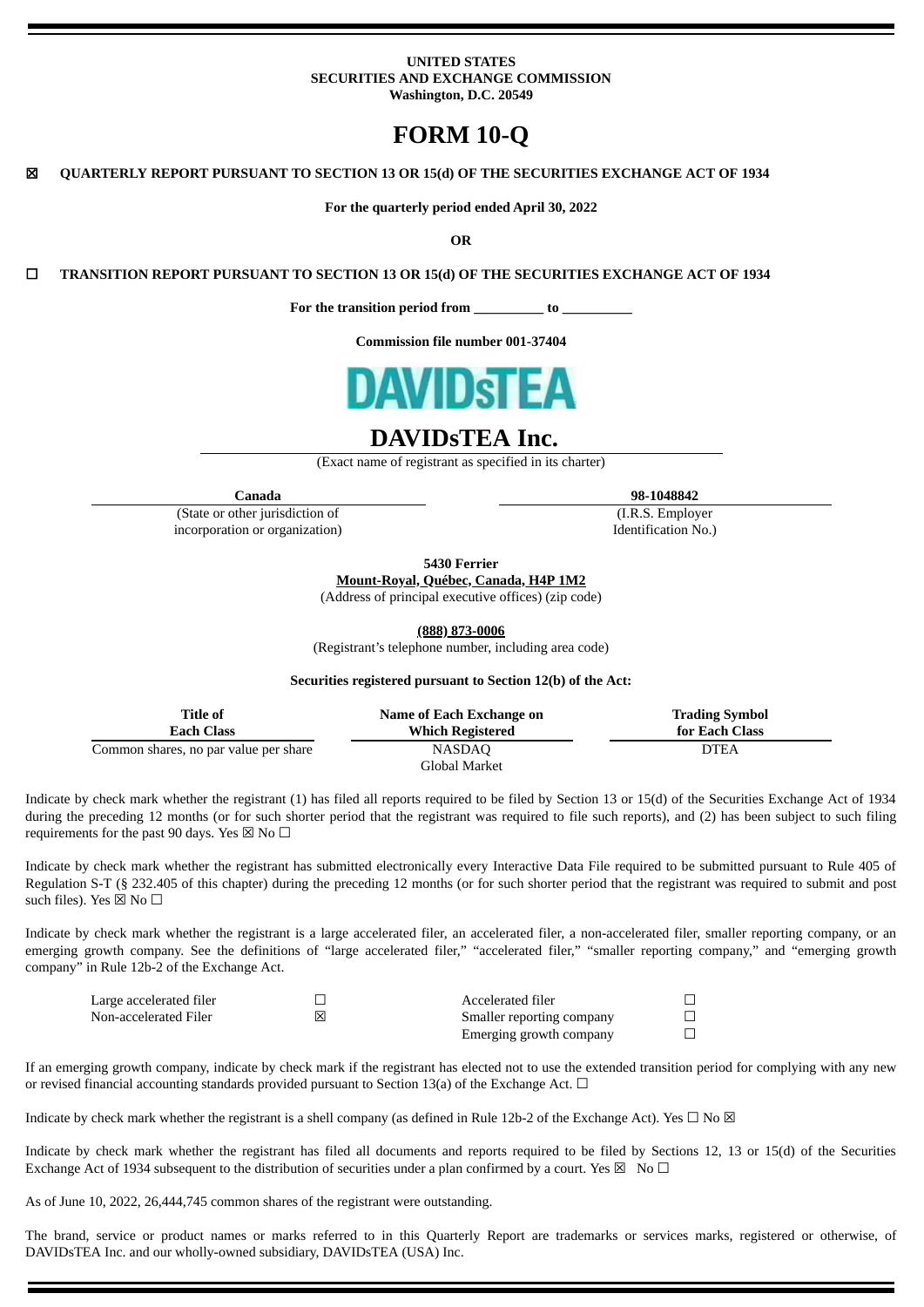#### **DAVIDsTEA Inc.**

# <span id="page-1-2"></span>**TABLE OF CONTENTS**

### **PART I. FINANCIAL [INFORMATION](#page-1-0)**

| Item 1. | <b>Consolidated Financial Statements</b>                                                     | 3  |
|---------|----------------------------------------------------------------------------------------------|----|
|         |                                                                                              |    |
| Item 2. | <b>Management's Discussion and Analysis of Financial Condition and Results of Operations</b> | 12 |
|         |                                                                                              |    |
| Item 3. | <b>Quantitative and Qualitative Disclosures About Market Risk</b>                            | 21 |
|         |                                                                                              |    |
| Item 4. | <b>Controls and Procedures</b>                                                               | 22 |
|         |                                                                                              |    |
|         | <b>PART II. OTHER INFORMATION</b>                                                            |    |
|         |                                                                                              |    |

| <u>Item 1.</u> | <b>Legal Proceedings</b>                       | 23 |
|----------------|------------------------------------------------|----|
|                |                                                |    |
| Item 1A.       | <b>Risk Factors</b>                            | 23 |
|                |                                                |    |
| Item 2.        | <b>Unregistered Sales of Equity Securities</b> | 23 |
|                |                                                |    |
| Item 3.        | Defaults Upon Senior Securities                | 23 |
|                |                                                |    |
| Item 4.        | <b>Mine Safety Disclosures</b>                 | 23 |
|                |                                                |    |
| <b>Item 5.</b> | Other Information                              | 23 |
|                |                                                |    |
| Item 6.        | <b>Exhibits</b>                                | 24 |
|                |                                                |    |

DAVIDsTEA Inc. (the "Company"), a corporation incorporated under the *Canada Business Corporations Act*, qualifies as a foreign private issuer in the United States for purposes of the Securities Exchange Act of 1934, as amended (the "Exchange Act"). As a foreign private issuer, the Company has chosen to file annual reports on Form 10-K, quarterly reports on Form 10-Q and current reports on Form 8-K with the United States Securities and Exchange Commission ("SEC") instead of filing the reporting forms available to foreign private issuers, although the Company is not required to do so.

In this Quarterly Report, unless otherwise specified, all monetary amounts are in Canadian dollars, all references to "\$," "C\$," "CAD", "Canadian dollars" and "dollars" mean Canadian dollars and all references to "U.S. dollars", "US\$" and "USD" mean U.S. dollars.

On June 10, 2022, the Bank of Canada exchange rate was US\$1.00 = CAD\$1.2777.

*Table of [Contents](#page-1-2)*

# <span id="page-1-0"></span>**Part I. FINANCIAL INFORMATION**

2

### <span id="page-1-1"></span>**Item 1. Consolidated Financial Statements**

#### **DAVIDsTEA Inc.**

#### **Incorporated under the laws of Canada**

#### **INTERIM CONSOLIDATED BALANCE SHEETS**

#### **[Unaudited and in thousands of Canadian dollars]**

|                                | As at             |                          |
|--------------------------------|-------------------|--------------------------|
|                                | April 30,<br>2022 | January 29,<br>2022<br>ъ |
| <b>ASSETS</b>                  |                   |                          |
| Current                        |                   |                          |
| Cash                           | 22,680            | 25,107                   |
| Accounts and other receivables | 3,197             | 3,209                    |
| <b>Inventories</b>             | 28,359            | 31,048                   |
| Prepaid expenses and deposits  | 4,479             | 4,142                    |
| <b>Total current assets</b>    | 58,715            | 63,506                   |
| Property and equipment         | 699               | 775                      |
| Intangible assets              | 2,094             | 2,234                    |
| Right-of-use assets            | 11,437            | 12,087                   |
|                                |                   |                          |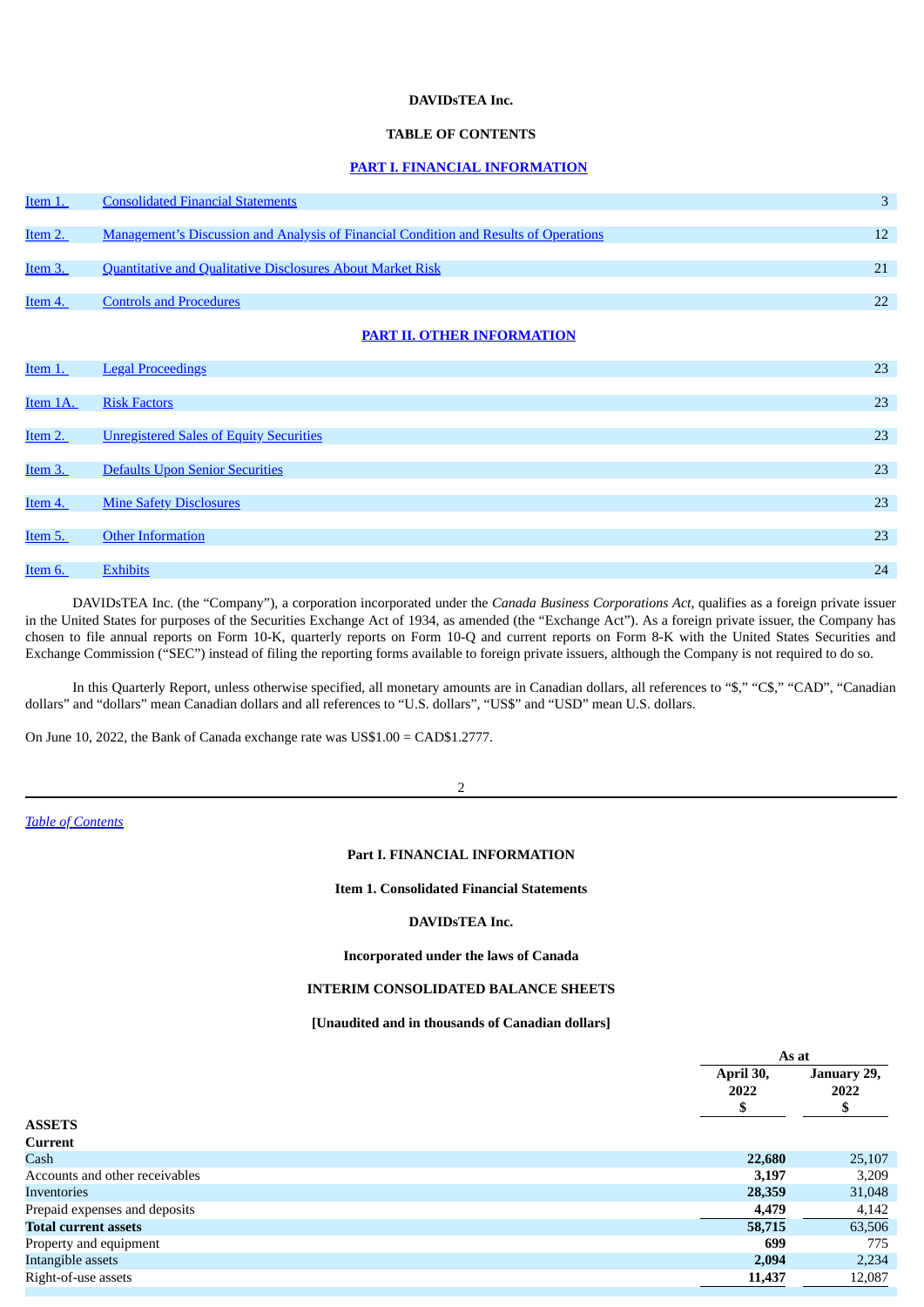| <b>Total assets</b>                      |             | 72,945    | 78,602    |
|------------------------------------------|-------------|-----------|-----------|
| <b>LIABILITIES AND EQUITY</b>            |             |           |           |
| <b>Current</b>                           |             |           |           |
| Trade and other payables                 |             | 8,966     | 12,300    |
| Deferred revenue                         |             | 5,353     | 5,434     |
| Current portion of lease liabilities     |             | 2,413     | 2,364     |
| <b>Total current liabilities</b>         |             | 16,732    | 20,098    |
| Non-current portion of lease liabilities |             | 9,558     | 10,189    |
| <b>Total liabilities</b>                 |             | 26,290    | 30,287    |
| Commitments and contingencies            |             |           |           |
| <b>Equity</b>                            |             |           |           |
| Share capital                            | [Note $4$ ] | 113,540   | 113,534   |
| Contributed surplus                      |             | 2,805     | 2,507     |
| Deficit                                  |             | (72, 653) | (70, 671) |
| Accumulated other comprehensive income   |             | 2,963     | 2,945     |
| <b>Total equity</b>                      |             | 46,655    | 48,315    |
| <b>Total liabilities and equity</b>      |             | 72,945    | 78,602    |
|                                          |             |           |           |

See accompanying notes.

3

*Table of [Contents](#page-1-2)*

# **DAVIDsTEA Inc.**

# **Incorporated under the laws of Canada**

# **INTERIM CONSOLIDATED STATEMENTS OF NET (LOSS) INCOME AND COMPREHENSIVE (LOSS) INCOME**

# **[Unaudited and in thousands of Canadian dollars, except share and per share information]**

|                                                |             | For the three-months ended |            |
|------------------------------------------------|-------------|----------------------------|------------|
|                                                |             | April 30,                  | May 1,     |
|                                                |             | 2022                       | 2021       |
|                                                |             | \$                         | \$         |
| <b>Sales</b>                                   | [Note 9]    | 20,435                     | 23,249     |
| Cost of sales                                  |             | 11,471                     | 12,481     |
| <b>Gross profit</b>                            |             | 8,964                      | 10,768     |
| Selling, general and administration expenses   | [Note 5]    | 10,806                     | 9,194      |
| Restructuring plan activities, net             | [Note 6]    |                            | (1,602)    |
| <b>Results from operating activities</b>       |             | (1, 842)                   | 3,176      |
| <b>Finance costs</b>                           |             | 171                        | 10         |
| Finance income                                 |             | (39)                       | (55)       |
| <b>Net (loss) income</b>                       |             | (1,974)                    | 3,221      |
|                                                |             |                            |            |
| Other comprehensive income:                    |             |                            |            |
| Cumulative translation adjustment              |             | 18                         | 812        |
| Other comprehensive income, net of tax         |             | 18                         | 812        |
| <b>Total comprehensive (loss) income</b>       |             | (1,956)                    | 4,033      |
| Net (loss) earnings per share:                 |             |                            |            |
| <b>Basic</b>                                   | [Note 7]    | (0.07)                     | 0.12       |
| Fully diluted                                  | [Note $7$ ] | (0.07)                     | 0.12       |
| Weighted average number of shares outstanding: |             |                            |            |
| <b>Basic</b>                                   | [Note $7$ ] | 26,426,055                 | 26,296,690 |
| Fully diluted                                  | [Note 7]    | 26,426,055                 | 27,400,840 |

See accompanying notes.

4

*Table of [Contents](#page-1-2)*

# **DAVIDsTEA Inc.**

**Incorporated under the laws of Canada**

# **INTERIM CONSOLIDATED STATEMENTS OF CASH FLOWS**

# **[Unaudited and in thousands of Canadian dollars]**

**For the three-months ended April 30, May 1,**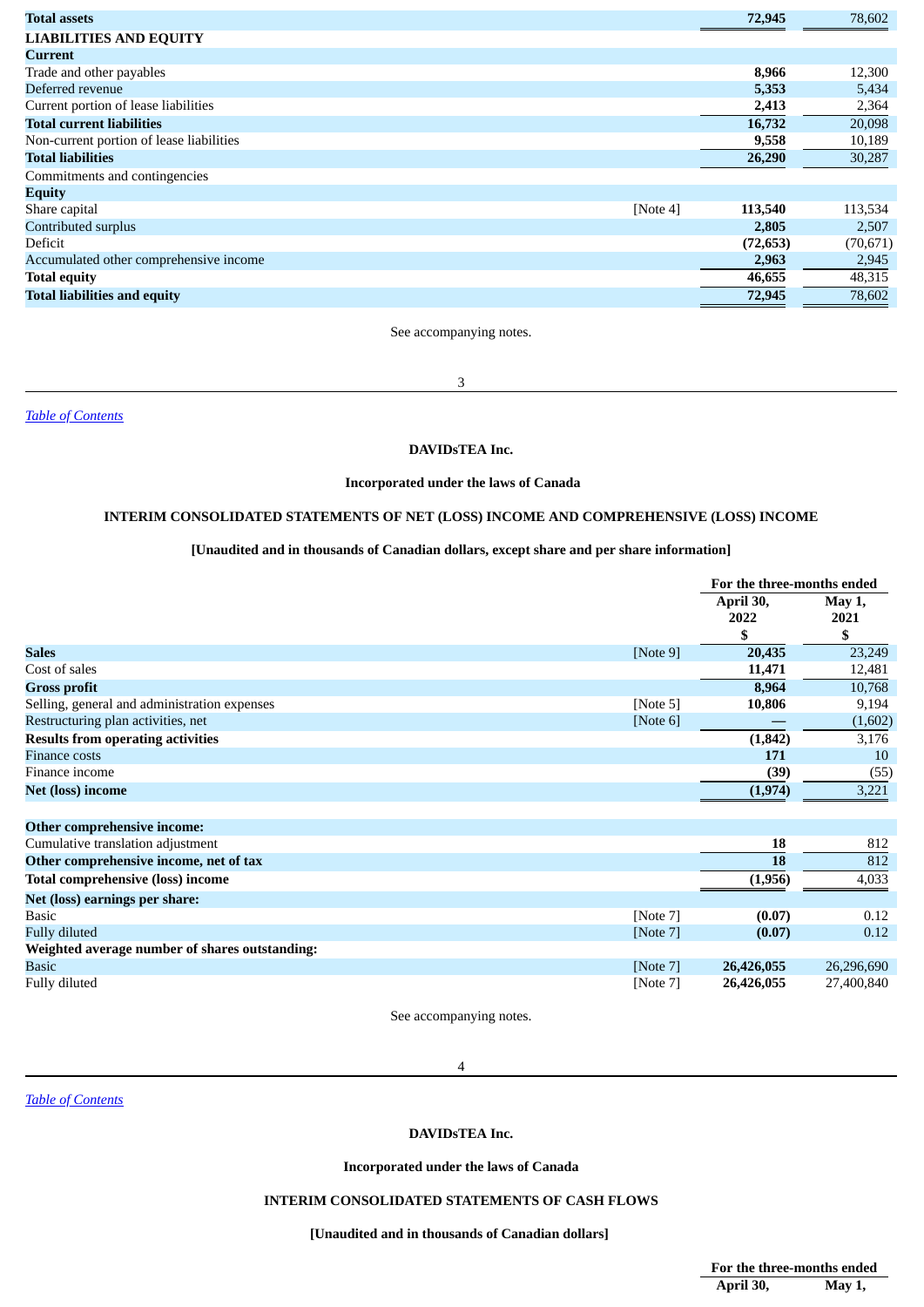|                                                                       | 2022<br>\$ | 2021<br>\$ |
|-----------------------------------------------------------------------|------------|------------|
| <b>OPERATING ACTIVITIES</b>                                           |            |            |
| Net (loss) income                                                     | (1,974)    | 3,221      |
| Items not affecting cash:                                             |            |            |
| Depreciation of property and equipment                                | 76         | 388        |
| Amortization of intangible assets                                     | 140        | 403        |
| Amortization of right-of-use assets                                   | 650        | 159        |
| Loss on liabilities subject to compromise                             |            | (2, 148)   |
| Interest on lease liabilities                                         | 167        | 10         |
| Stock-based compensation expense                                      | 310        | 182        |
| Sub-total                                                             | (631)      | 2,215      |
| Net change in non-cash working capital balances related to operations | (1,047)    | (908)      |
| Cash flows (used in) provided by operating activities                 | (1,678)    | 1,307      |
| <b>FINANCING ACTIVITIES</b>                                           |            |            |
| Payment of lease liabilities                                          | (749)      | (183)      |
| Cash flows used in financing activities                               | (749)      | (183)      |
| (Decrease) increase in cash during the period                         | (2, 427)   | 1,124      |
| Cash, beginning of the period                                         | 25,107     | 30,197     |
| Cash, end of the period                                               | 22,680     | 31,321     |
| <b>Supplemental Information</b>                                       |            |            |
| Cash paid for:                                                        |            |            |
| <b>Interest</b>                                                       |            |            |
| Income taxes (classified as operating activity)                       |            |            |
| Cash received for:                                                    |            |            |
| Interest                                                              | 34         | 55         |
| Income taxes (classified as operating activity)                       |            |            |
| See accompanying notes.                                               |            |            |

5

*Table of [Contents](#page-1-2)*

# **DAVIDsTEA Inc.**

# **Incorporated under the laws of Canada**

# **INTERIM CONSOLIDATED STATEMENTS OF EQUITY (DEFICIENCY)**

# **[Unaudited and in thousands of Canadian dollars]**

|                                                           | <b>Share</b><br>capital | Contributed<br>surplus | <b>Deficit</b> | <b>Accumulated</b><br>other<br>comprehensive<br>income<br>л | <b>Total</b><br>equity<br>(deficiency)<br>J. |
|-----------------------------------------------------------|-------------------------|------------------------|----------------|-------------------------------------------------------------|----------------------------------------------|
| <b>Balance, January 29, 2022</b>                          | 113,534                 | 2,507                  | (70, 671)      | 2,945                                                       | 48,315                                       |
| Net loss for the three months ended April 30, 2022        |                         |                        | (1, 974)       |                                                             | (1, 974)                                     |
| Other comprehensive income                                |                         |                        |                | 18                                                          | <b>18</b>                                    |
| <b>Total comprehensive income</b>                         |                         |                        | (1, 974)       | 18                                                          | (1,956)                                      |
| Common shares issued on vesting of restricted stock units | 6                       | (12)                   | (8)            |                                                             | (14)                                         |
| <b>Stock-based compensation expense</b>                   |                         | 310                    |                |                                                             | 310                                          |
| Balance, April 30, 2022                                   | 113,540                 | 2,805                  | (72, 653)      | 2,963                                                       | 46,655                                       |
|                                                           |                         |                        |                |                                                             |                                              |
| Balance, January 30, 2021                                 | 113,167                 | 1,747                  | (148,068)      | 1,863                                                       | (31,291)                                     |
| Net income for the three months ended May 1, 2021         |                         |                        | 3,221          |                                                             | 3,221                                        |
| Other comprehensive income                                |                         |                        |                | 812                                                         | 812                                          |
| Total comprehensive income                                |                         |                        | 3,221          | 812                                                         | 4,033                                        |
| Common shares issued on vesting of restricted stock units | 70                      | (142)                  | (24)           |                                                             | (96)                                         |
| Stock-based compensation expense                          |                         | 182                    |                |                                                             | 182                                          |
| <b>Balance, May 1, 2021</b>                               | 113,237                 | 1,787                  | (144, 871)     | 2,675                                                       | (27, 172)                                    |
|                                                           |                         |                        |                |                                                             |                                              |

See accompanying notes.

**DAVIDsTEA Inc.**

6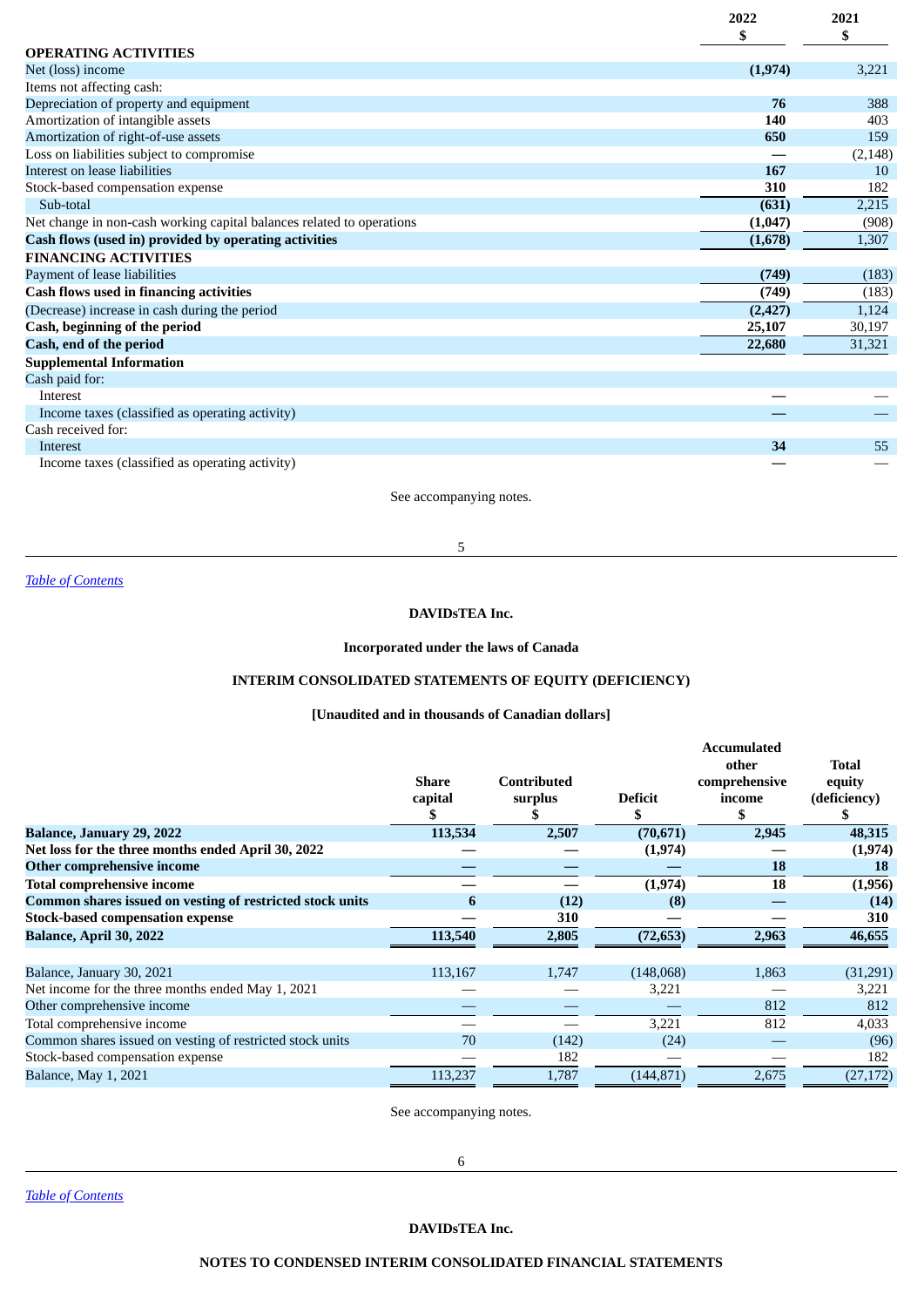# **For the three-month periods ended April 30, 2022 and May 1, 2021 [Unaudited]**

#### **[Amounts in thousands of Canadian dollars except share and per share amounts]**

#### **1. CORPORATE INFORMATION**

The unaudited condensed interim consolidated financial statements of DAVIDsTEA Inc. and its subsidiary, DAVIDsTEA (USA) Inc., (collectively, the "Company") for the three-month periods ended April 30, 2022 and May 1, 2021 were authorized for issue by the Board of Directors on June 14, 2022. The Company is incorporated and domiciled in Canada and its shares are publicly traded on the Nasdaq Global Market under the symbol "DTEA". The registered office is located at 5430 Ferrier St., Town of Mount-Royal, Québec, Canada, H4P 1M2.

The Company offers a specialty branded selection of high-quality proprietary loose-leaf teas, pre-packaged teas, tea sachets, tea-related accessories and gifts through its e-commerce platform at www.davidstea.com and the Amazon Marketplace, its wholesale customers which include over 3,500 grocery stores and pharmacies, and 18 company-owned stores across Canada. The Company offers primarily proprietary tea blends that are exclusive to the Company, as well as traditional single-origin teas and herbs. Our passion for and knowledge of tea permeates our culture and is rooted in an excitement to explore the taste, health and lifestyle elements of tea. With a focus on innovative flavours, wellness-driven ingredients and organic tea, the Company launches seasonally driven "collections" with a mission of making tea fun and accessible to all.

Sales fluctuate from quarter to quarter. Sales are traditionally highest in the fourth fiscal quarter due to the year-end holiday season and tend to be lowest in the second and third fiscal quarters because of lower customer engagement during the summer months.

# **2. BASIS OF PREPARATION**

These unaudited condensed interim consolidated financial statements have been prepared in accordance with IAS 34, "Interim Financial Reporting" as issued by the International Accounting Standards Board ("IASB"). Accordingly, these financial statements do not include all the financial statement disclosures required for annual financial statements and should be read in conjunction with the Company's audited consolidated financial statements for the year ended January 29, 2022, which have been prepared in accordance with International Financial Reporting Standards ("IFRS") as issued by the IASB. In management's opinion, the unaudited condensed interim consolidated financial statements reflect all the adjustments that are necessary for a fair presentation of the results for the interim period presented. These unaudited condensed interim consolidated financial statements have been prepared using the accounting policies and methods of computation as outlined in Note 3 of the consolidated financial statements for the year ended January 29, 2022.

# **3. SIGNIFICANT ACCOUNTING JUDGMENTS, ESTIMATES AND ASSUMPTIONS**

The preparation of condensed interim consolidated financial statements requires management to make estimates and assumptions using judgment that affect the application of accounting policies and the reported amounts of assets and liabilities, income and expense during the reporting period. Estimates and other judgments are continually evaluated and are based on management's experience and other factors, including expectations about future events that are believed to be reasonable under the circumstances. Actual results may differ from those estimates.

In preparing these unaudited condensed interim consolidated financial statements, critical judgments made by management in applying the Company's accounting policies and the key sources of estimation uncertainty were the same as those referred to in Note 5 of the consolidated financial statements for the year ended January 29, 2022.

7

# *Table of [Contents](#page-1-2)*

# **4. SHARE CAPITAL**

#### **Authorized**

An unlimited number of common shares.

# **Issued and outstanding**

|                                                                            | April 30. | January 29, |
|----------------------------------------------------------------------------|-----------|-------------|
|                                                                            | 2022      | 2022        |
|                                                                            |           |             |
| Share Capital - (26,427,292) Common shares (January 29, 2022 - 26,423,717) | 113,540   | 113,534     |

During the three-month period ended April 30, 2022, 3,575 common shares (May 1, 2021 – 21,187 common shares) were issued in relation to the vesting of restricted stock units ("RSU"), resulting in an increase in share capital of \$6, net of tax (May 1, 2021 – \$70) and a reduction in contributed surplus of \$12 (May 1, 2021 – \$142).

#### **Stock-based compensation**

As at April 30, 2022, 1,065,688 (May 1, 2021, 1,246,519) common shares remain available for issuance under the 2015 Omnibus Plan.

No stock options were granted during the three-month periods ended April 30, 2022 and May 1, 2021. A summary of the status of the Company's stock option plan and changes during the three-month period are presented below.

| For the three-months ended |          |  |
|----------------------------|----------|--|
| April 30,                  | May 1,   |  |
| 2022                       | 2021     |  |
| Weighted                   | Weighted |  |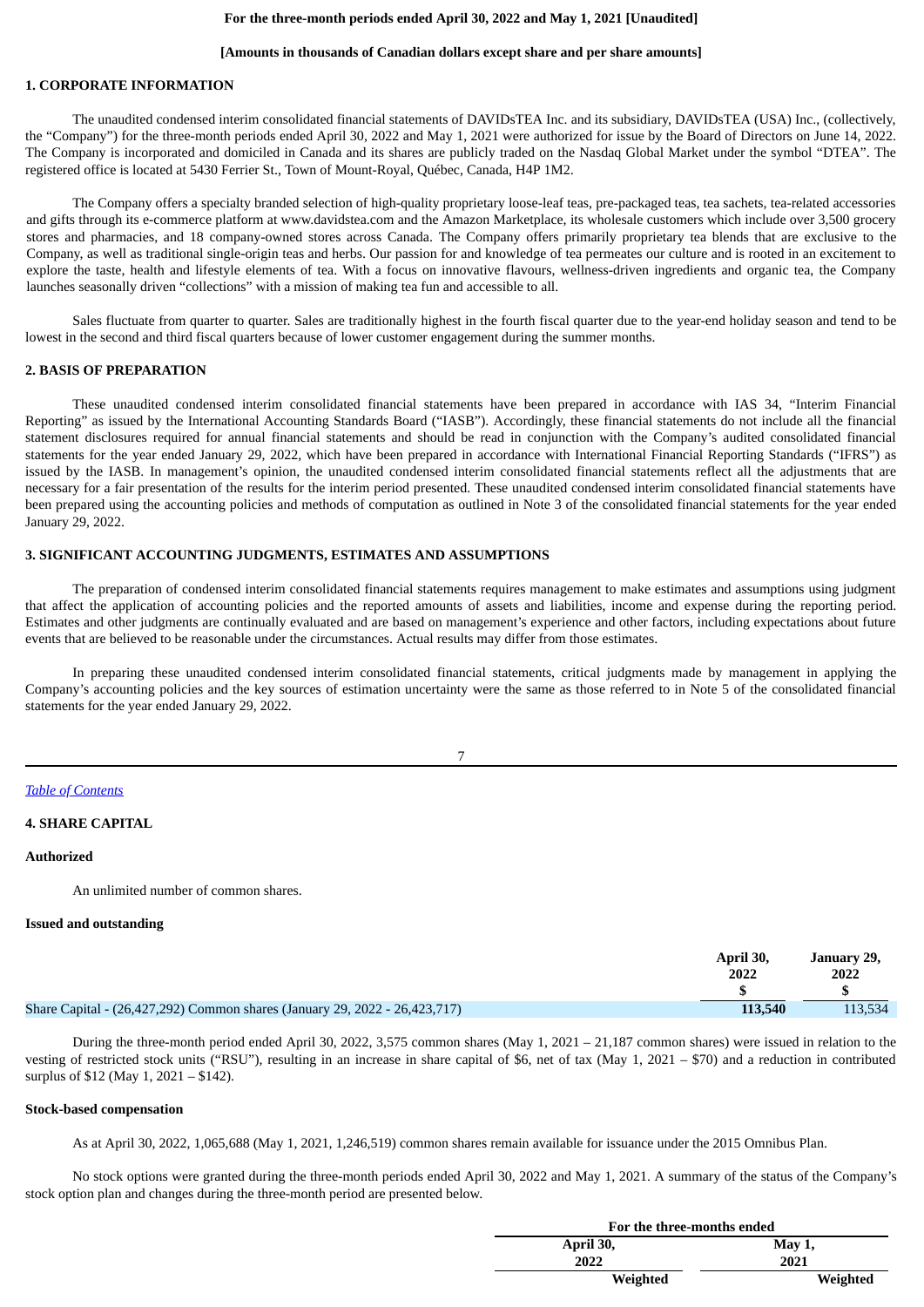|                                                           | Options<br>outstanding | average<br>exercise<br>price | <b>Options</b><br>outstanding | average<br>exercise<br>price |
|-----------------------------------------------------------|------------------------|------------------------------|-------------------------------|------------------------------|
| Outstanding and exercisable - beginning and end of period | 3,490                  | b.32                         | 17,490                        | 6.32                         |

A summary of the status of the Company's RSU plan and changes during the three-month period are presented below.

|                                  |                                 | For the three-months ended                            |                                 |                                                     |  |  |
|----------------------------------|---------------------------------|-------------------------------------------------------|---------------------------------|-----------------------------------------------------|--|--|
|                                  | April 30,                       |                                                       | May 1,                          |                                                     |  |  |
|                                  |                                 | 2022                                                  |                                 | 2021                                                |  |  |
|                                  | <b>RSUs</b><br>outstanding<br># | Weighted<br>average<br>fair value<br>$per$ unit $(1)$ | <b>RSUs</b><br>outstanding<br># | Weighted<br>average<br>fair value<br>per unit $(1)$ |  |  |
| Outstanding, beginning of period | 1,282,790                       | 2.60                                                  | 1,306,101                       | 1.70                                                |  |  |
| Forfeitures                      | (27, 466)                       | 2.28                                                  | (24, 131)                       | 1.45                                                |  |  |
| Vested                           | (3,575)                         | 1.71                                                  | (21, 187)                       | 3.32                                                |  |  |
| Vested, withheld for tax         | (3,723)                         | 1.71                                                  | (22,065)                        | 3.32                                                |  |  |
| Outstanding, end of period       | 1,248,026                       | 2.62                                                  | 1,238,718                       | 1.65                                                |  |  |

(1) Weighted average fair value per unit as at date of grant.

During the three-month period ended April 30, 2022, the Company recognized a stock-based compensation expense of \$310 (May 1, 2021 – \$182).

#### *Table of [Contents](#page-1-2)*

 $\overline{\phantom{a}}$  , where  $\overline{\phantom{a}}$ 

#### **5. SELLING, GENERAL AND ADMINISTRATION EXPENSES**

The Company qualified in Fiscal 2021 for the Canada Emergency Wage Subsidy and the Canada Emergency Rent Subsidy under the COVID-19 Economic Response Plan of the Government of Canada. During the period ended April 30, 2022, the Company recognized payroll and rent subsidies of \$nil (May 1, 2021 - \$1.1 million).

8

|                                            | For the three-months ended |                |
|--------------------------------------------|----------------------------|----------------|
|                                            | April 30,<br>2022          | May 1,<br>2021 |
|                                            |                            | \$             |
| Wages, salaries and employee benefits      | 3,408                      | 3,377          |
| Marketing expenses                         | 2,297                      | 1,204          |
| IT ongoing expenses                        | 1,409                      | 1,314          |
| Software implementation costs              | 755                        | 863            |
| Credit card fees                           | 402                        | 536            |
| Director & officer and other insurance     | 347                        | 260            |
| Professional and consulting fees           | 395                        | 465            |
| Depreciation of property and equipment     | 76                         | 388            |
| Amortization of intangible assets          | <b>140</b>                 | 403            |
| Amortization right-of-use asset            | 650                        | 159            |
| Stock-based compensation                   | 310                        | 182            |
| Other selling, general and administration  | 617                        | 1,107          |
| Sub-total                                  | 10,806                     | 10,258         |
| Government emergency wage and rent subsidy |                            | (1,064)        |
|                                            | 10,806                     | 9,194          |

# **6. RESTRUCTURING PLAN ACTIVITIES, NET**

On July 8, 2020, the Company announced that it was implementing a restructuring plan (the "Restructuring Plan") under the Companies' Creditors Arrangement Act (Canada) (the "CCAA"). As at May 2, 2021, the Company revised its estimate of the Liabilities subject to compromise to \$98.4 million, a reduction from its January 30, 2021 estimate of \$100.6 million. The resulting \$2.1 million gain was partially offset by Restructuring Plan professional fees of \$0.5 million, resulting in a gain on Restructuring Plan Activities, Net of \$1.6 million that was recorded in the period ended May 1, 2021.

The Plan of Arrangement was approved by the Company's creditors on June 11, 2021 and on September 9, 2021, the Monitor filed a Certificate of Termination with the Québec Superior Court in accordance with paragraph 24 of the Sanction Order and declared the CCAA proceedings were terminated without further act or formality.

#### **7. NET (LOSS) EARNINGS PER SHARE**

Basic Net (loss) earnings per share ("EPS") amounts are calculated by dividing the Net (loss) income for the period attributable to ordinary equity holders by the weighted average number of ordinary shares outstanding during the period. Diluted EPS amounts are calculated by dividing the Net (loss) income attributable to ordinary equity holders by the weighted average number of ordinary shares outstanding during the period plus the weighted average number of ordinary shares that would be issued on conversion of all the dilutive potential ordinary shares into ordinary shares, unless these would be anti‑dilutive.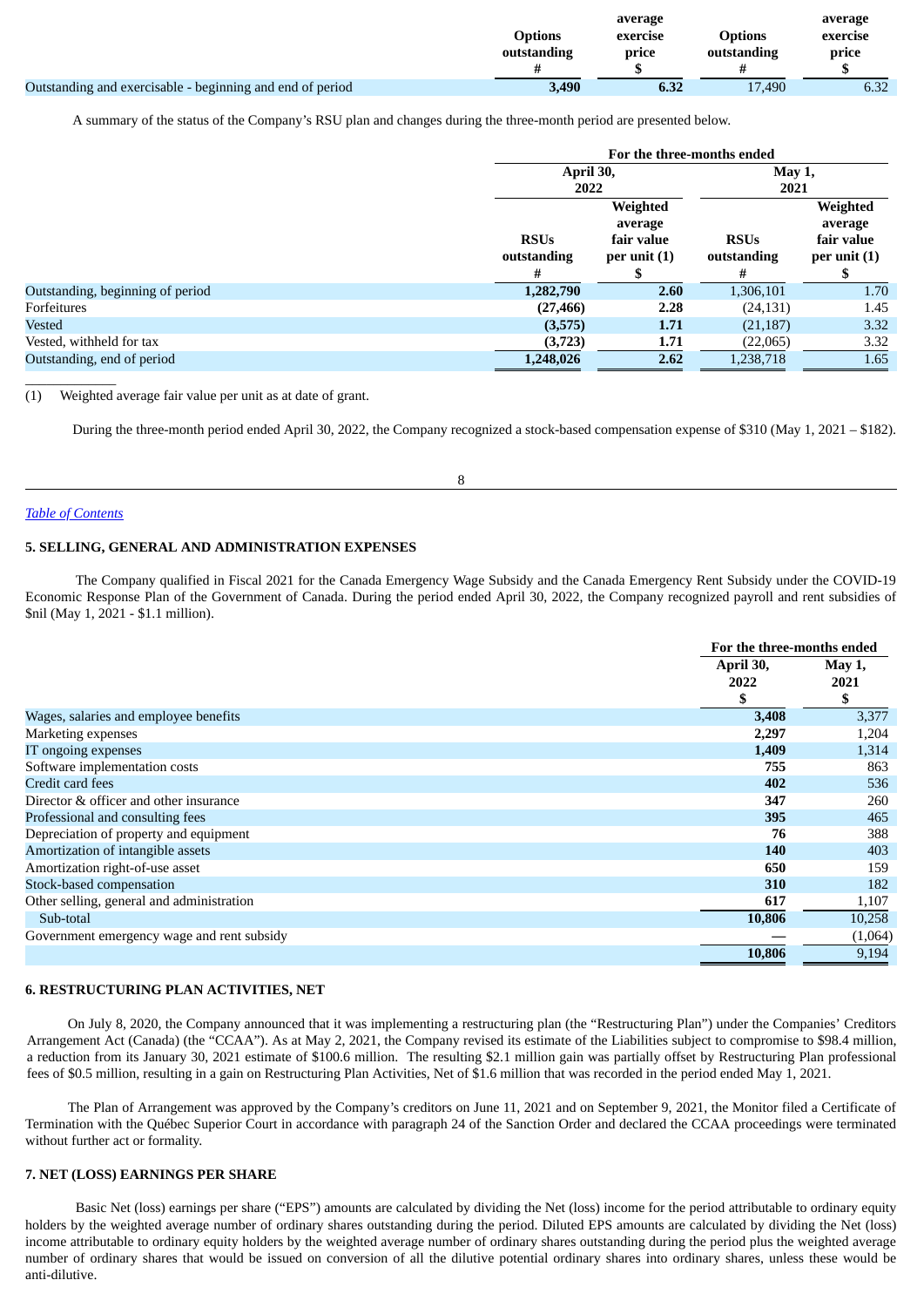#### *Table of [Contents](#page-1-2)*

The following reflects the Net (loss) income and share data used in the basic and diluted EPS computations:

|                                                | For the three-months ended |                      |
|------------------------------------------------|----------------------------|----------------------|
|                                                | April 30,<br>2022          | May 1,<br>2021<br>\$ |
| Net (loss) income for basic EPS                | (1,974)                    | 3,221                |
| Weighted average number of shares outstanding: |                            |                      |
| <b>Basic</b>                                   | 26,426,055                 | 26,296,690           |
| Fully diluted                                  | 26,426,055                 | 27,400,840           |
| Net (loss) earnings per share:                 |                            |                      |
| <b>Basic</b>                                   | (0.07)                     | 0.12                 |
| Fully diluted                                  | (0.07)                     | 0.12                 |
|                                                |                            |                      |

#### **8. RELATED PARTY DISCLOSURES**

Transactions with related parties are measured at the exchange amount, being the consideration established and agreed to by the related parties.

During the three-month period ended April 30, 2022, the Company purchased merchandise for resale amounting to \$nil (May 1, 2021 - \$46) and provided infrastructure and administrative services of \$5 (May 1, 2021 - \$5) to a company controlled by one of its executive employees. As of April 30, 2022, an amount of \$6 was outstanding and presented in Accounts and other receivables.

# **9. SEGMENT INFORMATION**

An operating segment is a component of the Company that engages in business activities from which it may earn revenues and incur expenses. The Company has two operating segments, Canada, and the U.S., that derive their revenues from various distribution channels including online, retail and wholesale. The Company's Chief Executive and Brand Officer and President, Chief Financial and Operations Officer (the chief operating decision makers or "CODM") make decisions about resources to be allocated to the segments and assesses performance, and for which discrete financial information is available.

The Company derives revenue from the following products:

|                    | For the three-months ended |                |  |
|--------------------|----------------------------|----------------|--|
|                    | April 30,<br>2022          | May 1,<br>2021 |  |
| Tea                | 17,975                     | 20,469         |  |
| Tea accessories    | 2,099                      | 2,780          |  |
| Food and beverages | 361                        |                |  |
|                    | 20,435                     | 23,249         |  |

10

All property and equipment, right-of-used assets and intangible assets are located in Canada.

# *Table of [Contents](#page-1-2)*

Results from operating activities before corporate expenses per country are as follows:

|                                                              |        | For the three-months ended<br><b>April 30, 2022</b> |                     |  |  |
|--------------------------------------------------------------|--------|-----------------------------------------------------|---------------------|--|--|
|                                                              |        |                                                     |                     |  |  |
|                                                              | Canada | US                                                  | <b>Consolidated</b> |  |  |
|                                                              |        |                                                     |                     |  |  |
| <b>Sales</b>                                                 | 16,745 | 3,690                                               | 20,435              |  |  |
| Cost of sales                                                | 9,214  | 2,257                                               | 11,471              |  |  |
| Gross profit                                                 | 7,531  | 1,433                                               | 8,964               |  |  |
| Selling, general and administration expenses (allocated)     | 3,409  | 590                                                 | 3,999               |  |  |
| Results from operating activities before corporate expenses  | 4,122  | 843                                                 | 4,965               |  |  |
| Selling, general and administration expenses (non-allocated) |        |                                                     | 6,807               |  |  |
| Results from operating activities                            |        |                                                     | (1, 842)            |  |  |
| Finance costs                                                |        |                                                     | 171                 |  |  |
| Finance income                                               |        |                                                     | (39)                |  |  |
| Net loss before income taxes                                 |        |                                                     | (1, 974)            |  |  |

| For the three-months ended |             |              |
|----------------------------|-------------|--------------|
|                            | May 1, 2021 |              |
| Canada                     | US          | Consolidated |
|                            | S           |              |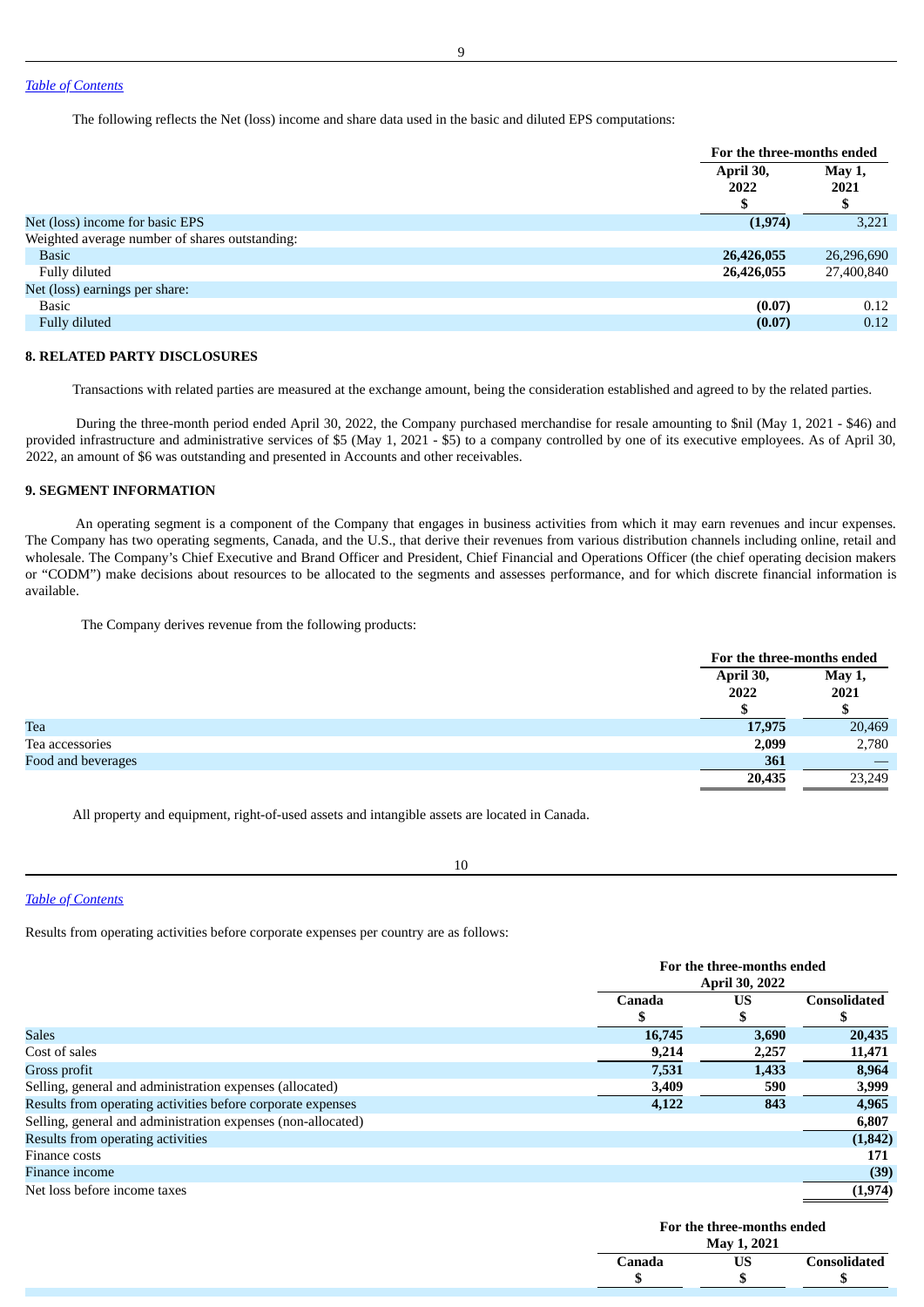| <b>Sales</b>                                                 | 18,129 | 5.120 | 23,249  |
|--------------------------------------------------------------|--------|-------|---------|
| Cost of sales                                                | 9,864  | 2,617 | 12,481  |
| Gross profit                                                 | 8,265  | 2,503 | 10,768  |
| Selling, general and administration expenses (allocated)     | 2,264  | 499   | 2,763   |
| Results from operating activities before corporate expenses  | 6,001  | 2.004 | 8,005   |
| Selling, general and administration expenses (non-allocated) |        |       | 6,431   |
| Restructuring plan activities, net                           |        |       | (1,602) |
| Results from operating activities                            |        |       | 3,176   |
| Finance costs                                                |        |       | 10      |
| Finance income                                               |        |       | (55)    |
| Net income before income taxes                               |        |       | 3.221   |
|                                                              |        |       |         |

11

# *Table of [Contents](#page-1-2)*

#### **MANAGEMENT'S DISCUSSION AND ANALYSIS OF- FINANCIAL CONDITION AND RESULTS OF OPERATIONS**

#### <span id="page-7-0"></span>**Item 2. Management's Discussion and Analysis of Financial Condition and Results of Operations**

#### **Forward-Looking Statements**

This Quarterly Report on Form 10-Q includes statements that express our opinions, expectations, beliefs, plans, objectives, assumptions or projections regarding future events or future results and there are, or may be deemed to be, "forward-looking statements" within the meaning of the Private Securities Litigation Reform Act of 1995 (the "Act"). The following cautionary statements are being made pursuant to the provisions of the Act and with the intention of obtaining the benefits of the "safe harbor" provisions of the Act. These forward-looking statements can generally be identified by the use of forward-looking terminology, including the terms "believes", "expects", "may", "will", "should", "approximately", "intends", "plans", "estimates" or "anticipates" or, in each case, their negatives or other variations or comparable terminology. These forward-looking statements include all matters that are not historical facts and include statements regarding our intentions, beliefs or current expectations concerning, among other things, our strategy of transitioning to e-commerce and wholesale sales, future sales through our e-commerce and wholesale channels, our results of operations, financial condition, liquidity and prospects, and the impact of the COVID-19 pandemic and other geopolitical conditions on the global macroeconomic environment.

While we believe these expectations and projections are based on reasonable assumptions, such forward-looking statements are inherently subject to risks, uncertainties and assumptions about us, including the risk factors listed under Item 1A. Risk Factors, as well as other cautionary language in Form 10-K filed with the SEC on April 29, 2022.

Actual results may differ materially from those in the forward-looking statements as a result of various factors, including but not limited to, the following:

- · Our ability to successfully pivot our business to a digital-first strategy, supported by our wholesale distribution capabilities and our retail operations, including our ability to attract and retain employees who are instrumental to growing our online and wholesale channel businesses;
- The duration and impact of the global COVID-19 pandemic, which has disrupted the Company's business and has adversely affected the Company's financial condition and operating results, and may further impact our workforce and operations, the operations of our customers, and those of our respective vendors, suppliers, and partners;
- Our ability to maintain and enhance our brand image;
- Significant competition within our industry:
- · Our ability to obtain quality products from third-party manufacturers and suppliers on a timely basis or in sufficient quantities, in light of supply chain disruptions due to the ongoing COVID-19 pandemic or the war in Ukraine;
- Actual or attempted breaches of data security; and
- The seasonality of our business.

All forward-looking statements should be evaluated with the understanding of their inherent uncertainty. These statements are based upon information available to us as of the date of this Form 10-Q, and while we believe such information forms a reasonable basis for such statements, such information may be limited or incomplete, and our statements should not be read to indicate that we have conducted an exhaustive inquiry into, or review of, all potentially-available relevant information. In light of these risks, uncertainties and assumptions, the forward-looking events discussed in this Quarterly Report on Form 10-Q might not occur, and investors are cautioned not to unduly rely upon these statements.

Forward-looking statements speak only as of the date of this Form 10-Q. Except as required under federal securities laws and the rules and regulations of the SEC, we do not have any intention to update any forward-looking statements to reflect events or circumstances arising after the date of this Form 10-Q, whether as a result of new information, future events or otherwise. As a result of these risks and uncertainties, readers are cautioned not to place undue reliance on the forward-looking statements included in this Form 10-Q or that may be made elsewhere from time to time by, or on behalf of, us. All forward-looking statements attributable to us are expressly qualified by these cautionary statements.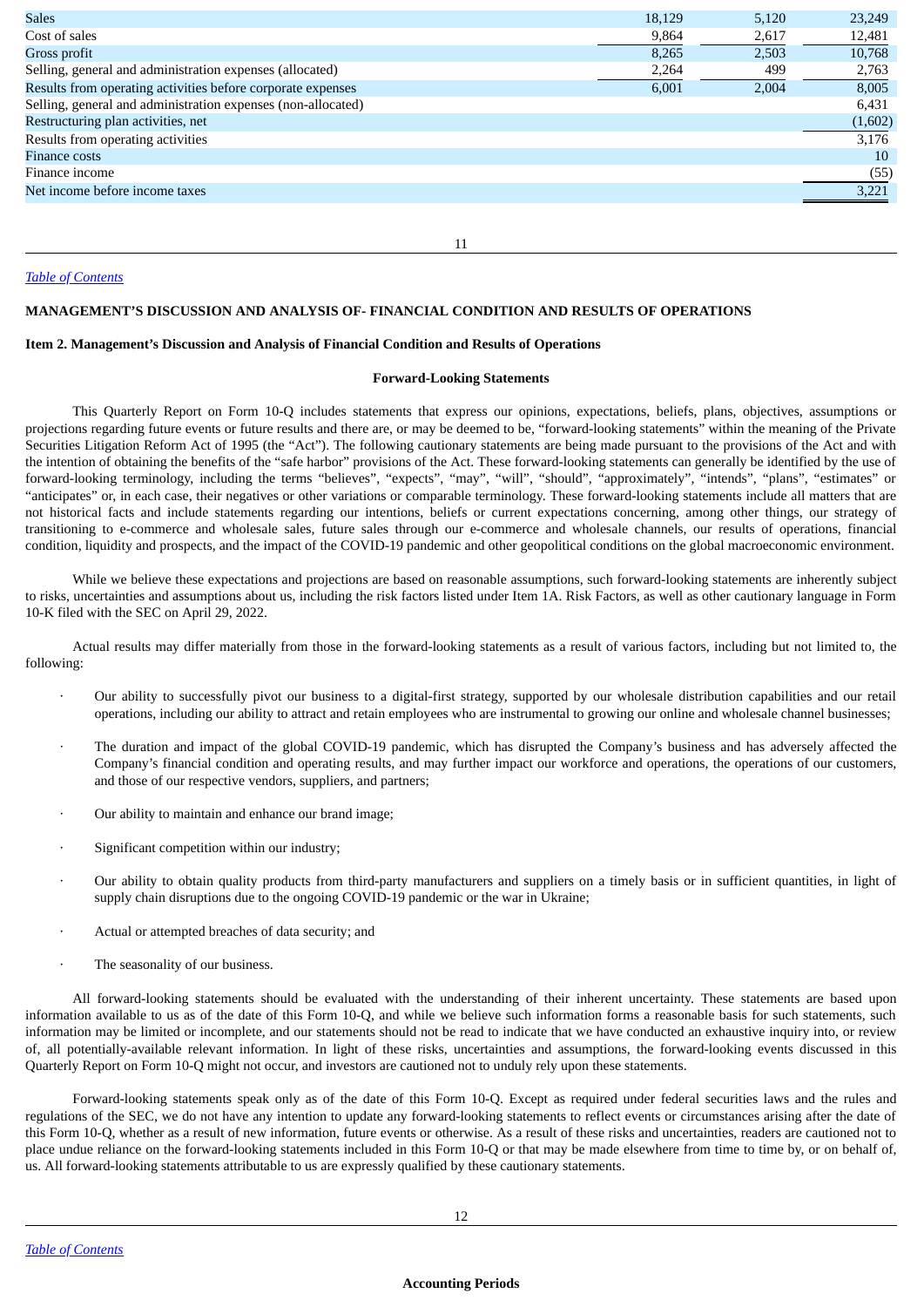All references to "Fiscal 2022" are to the Company's fiscal year ending January 28, 2023. All references to "Fiscal 2021" are to the Company's fiscal year ended January 29, 2022.

The Company's fiscal year ends on the Saturday closest to the end of January, typically resulting in a 52-week year, but occasionally giving rise to an additional week, resulting in a 53-week year. The year ended January 29, 2022 and the year ending January 28, 2023 both cover a 52-week period.

#### **Overview**

The Company offers a selection of high-quality proprietary loose-leaf teas, pre-packaged teas, tea sachets, tea-related accessories and gifts through its e-commerce platform at www.davidstea.com and the Amazon Marketplace, its wholesale customers which include over 3,500 grocery stores and pharmacies, and 18 company-owned stores across Canada. The Company offers primarily proprietary tea blends that are exclusive to the Company, as well as traditional single-origin teas and herbs. Our passion for and knowledge of tea permeates our culture and is rooted in an excitement to explore the taste, health and lifestyle elements of tea. With a focus on innovative flavours, wellness-driven ingredients and organic tea, the Company launches seasonally driven "collections" with a mission of making tea fun and accessible to all.

Sales fluctuate from quarter to quarter. Sales are traditionally highest in the fourth fiscal quarter due to the year-end holiday season and tend to be lowest in the second and third fiscal quarters because of lower customer engagement during the summer months.

We believe that our proprietary loose-leaf tea assortment and related product suite differentiates us from competitors in North America and resonates with our target customer base. Our strategy is to stabilize our business from unfavorable trend lines by playing to our core strengths and strengthening our business by focusing on how to grow our product portfolio. This includes migrating sales to a virtual experience and best-in-class customer service execution. We are focused on effectively optimizing our retail footprint into a more sustainable physical presence that complements a growing online and wholesale business, all supported by a right-sized support organization.

In March 2020, the outbreak of a novel strain of coronavirus ("COVID-19") was declared a global pandemic by the World Health Organization and on March 17, 2020, in response to the COVID-19 pandemic, the Company announced the temporary closure of all its retail stores in Canada and the United States.

Following a careful review of available options to stem the losses generated primarily from its brick-and-mortar footprint, our management and Board of Directors determined that a formal restructuring process was the best option in the context of an increasingly challenging retail environment, further exacerbated by the COVID-19 pandemic.

On July 8, 2020, the Company announced that it was implementing a restructuring plan (the "Restructuring Plan") under the Companies' Creditors Arrangement Act (Canada) (the "CCAA") in order to accelerate its transition to predominantly an online retailer and wholesaler of high-quality tea and accessories and that during the restructuring process, the Company would continue to operate its online business through its e-commerce platform and the Amazon Marketplace as well as its wholesale distribution channel. On August 21, 2020, the Company re-opened 18 stores across Canada and permanently shuttered 164 stores in Canada and all 42 stores in the United States.

At the creditors' meeting held on June 11, 2021, the Plan of Arrangement was approved by the requisite majorities of creditors of DAVIDsTEA Inc. and its subsidiary, DAVIDsTEA (USA) Inc., respectively, in accordance with the CCAA, that is, a simple majority of creditors of DAVIDsTEA Inc. and of DAVIDsTEA (USA) Inc., voting separately, whose claims were affected by the Plan of Arrangement, representing in each case at least two-thirds in dollar value of all such claims duly filed in accordance with the CCAA proceedings.

The approved Plan of Arrangement required that DAVIDsTEA Inc. distribute an aggregate amount of \$17.6 million to its creditors and those of DAVIDsTEA (USA) Inc. in full and final settlement of all claims affected by the Plan of Arrangement on June 18, 2021.

On September 9, 2021, the Monitor filed a Certificate of Termination with the Québec Superior Court in accordance with paragraph 24 of the Sanction Order and declared the CCAA proceedings were terminated without further act or formality.

The Company emerged from the formal restructuring process, a smaller and more invigorated organization, with a renewed sense of purpose and confidence as we continue building a high-performing, future-ready winning culture, driven by purpose. We were founded on a spirit of innovation and of embracing unconventional ideas with a desire to create a North American experience around tea. We removed the boundaries that kept tea in the cupboards of only those in-the-know. We experimented and took risks, attracted passionate employees and as customers became friends, we embraced our brand purpose; a desire to share "positivitea" with all, and use our platform to do good - for business and for the lives of all we interact with.

### *Table of [Contents](#page-1-2)*

Our actions are driven by the fervent desire to become the world's most innovative tea company; one that inspires greater wellness and sustainability through ethical and sustainable tea sourcing, compostable and regenerative packaging, and caring for our community. Our digital-first strategy is built to respond to consumer demand - meeting consumers where they are, driving loyalty with the ability to scale the business, without borders. We are focused on building a winning culture that is fueled by delighting consumers and driven to overcome challenging operational and market conditions. We are focused on revenue growth, attaining profitability and positive cash-flow, and with an unwavering sense of passion, purpose and commitment to our customers and our stakeholders.

#### **Factors Affecting Our Performance**

We believe that our performance and future success depend on several factors that present significant opportunities for us and may pose risks and challenges, as discussed in the "Risk Factors" section under "Item 1A. Risk Factors" in our Form 10-K filed with the SEC and on SEDAR and available at www.sec.gov and www.sedar.com, respectively.

#### **How We Assess Our Performance**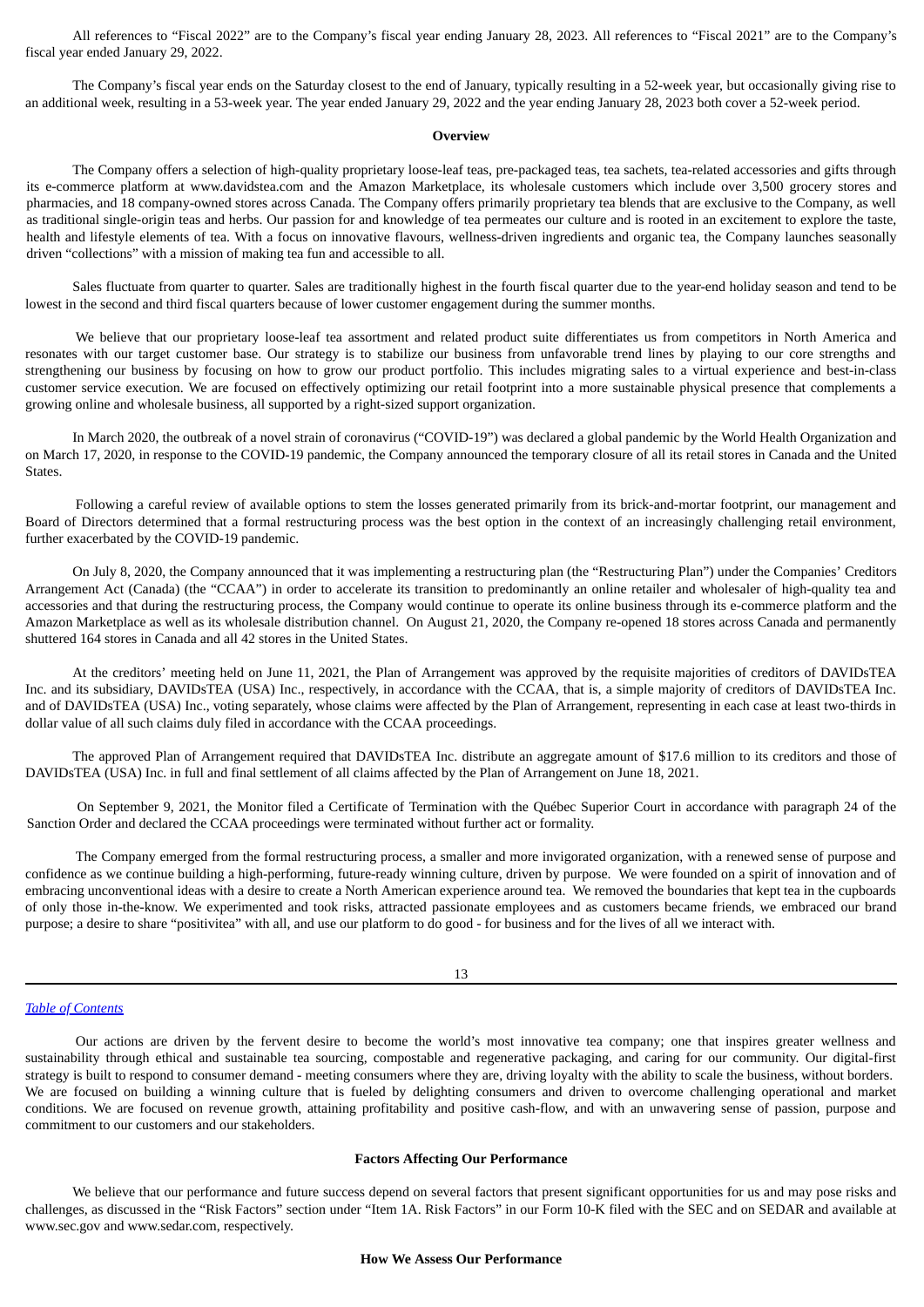The key measures we use to evaluate the performance of our business and the execution of our strategy are set forth below:

*Sales.* Sales are generated from our online stores, retail stores, and from our wholesale distribution channel. Our business is seasonal and, as a result, our sales fluctuate from quarter to quarter. Sales are traditionally highest in the fourth fiscal quarter, which includes the holiday sales period, and tend to be lowest in the second and third fiscal quarters because of lower customer engagement in both our online store and physical locations in the summer months.

The specialty retail industry is cyclical, and our sales are affected by general economic conditions. Several factors influence the level of consumer spending, including economic conditions and the level of disposable consumer income, consumer debt, interest rates and consumer confidence that can affect purchases of our products.

As we have transitioned to generating sales primarily from our online stores, measuring the change in period-over-period comparable same store sales, although still a valid measure within our retail sales channel, loses its significance in the overall evaluation of how our business is performing. Other measures such as sales performance in total and in our e-commerce and wholesale channels begin to influence how we direct resources and evaluate our performance. Factors affecting our performance include:

- our ability to anticipate and respond effectively to consumer preference, buying and economic trends;
- our ability to provide a product offering that generates new and repeat visits online and in our other channels;
- · the customer experience we provide online and in our other channels;
- · the level of customer traffic to our website and our online presence more generally;
- the number of customer transactions and average ticket online;
- the pricing of our tea, and tea accessories; and
- · our ability to obtain, manufacture and distribute product efficiently.

*Gross Profit*. Gross profit is equal to our sales less our cost of sales. Cost of sales includes product costs, freight costs, certain store occupancy costs, assembly, and distribution costs.

*Selling, General and Administration Expenses.* Selling, general and administration expenses ("SG&A") consist of store operating expenses and other general and administration expenses. Store operating expenses consist of all store expenses excluding certain occupancy related costs (which are included in costs of sales). General and administration costs consist of salaries and other payroll costs, travel, professional fees, stock compensation, marketing expenses, information technology, depreciation of property and equipment, amortization of intangible assets, amortization of right-of-use assets, any asset impairment and other operating costs.

General and administration costs, which are generally fixed in nature, do not vary proportionally with sales to the same degree as our cost of sales. We believe that these costs will decrease as a percentage of sales over time. Accordingly, this expense as a percentage of sales is usually higher in lower volume quarters and lower in higher volume quarters.

*Results from Operating Activities.* Results from operating activities consist of our gross profit less our selling, general and administration expenses, and in respect of Fiscal 2021, Restructuring Plan activities, net.

*Finance Costs.* Finance costs consist of interest expense on lease liabilities.

*Finance Income.* Finance income consists of interest income on cash balances.

*Table of [Contents](#page-1-2)*

14

#### **Selected Operating and Financial Highlights**

#### **Results of Operations**

Sales during the first quarter of Fiscal 2022 decreased by \$2.8 million or 12.1% to \$20.4 million over the prior year quarter due to a decrease in ecommerce sales of \$5.4 million, partially offset by an increase in sales of \$2.6 million from brick-and-mortar and wholesale. With the reduction of revenue, the Company recorded a Net loss of \$2.0 million for the period compared to a Net income of \$3.2 million in the prior year quarter. Excluding adjustments noted herein, Adjusted net loss<sup>(1)</sup> for the quarter was \$1.2 million compared to an Adjusted net income<sup>(1)</sup> of \$1.4 million in the prior year quarter. Adjusted EBITDA<sup>(1)</sup> in the first quarter of Fiscal 2022 was \$89 thousand compared to \$2.5 million in the prior year quarter.

The following table summarizes key components of our results of operations for the periods indicated:

|                                              |                   | For the three-months ended |                |         |
|----------------------------------------------|-------------------|----------------------------|----------------|---------|
|                                              | April 30,<br>2022 |                            | May 1,<br>2021 |         |
| Consolidated statement of operations data:   |                   |                            |                |         |
| <b>Sales</b>                                 | \$                | 20,435                     | S              | 23,249  |
| Cost of sales                                |                   | 11,471                     |                | 12,481  |
| Gross profit                                 |                   | 8.964                      |                | 10,768  |
| Selling, general and administration expenses |                   | 10,806                     |                | 9,194   |
| Restructuring plan activities, net           |                   |                            |                | (1,602) |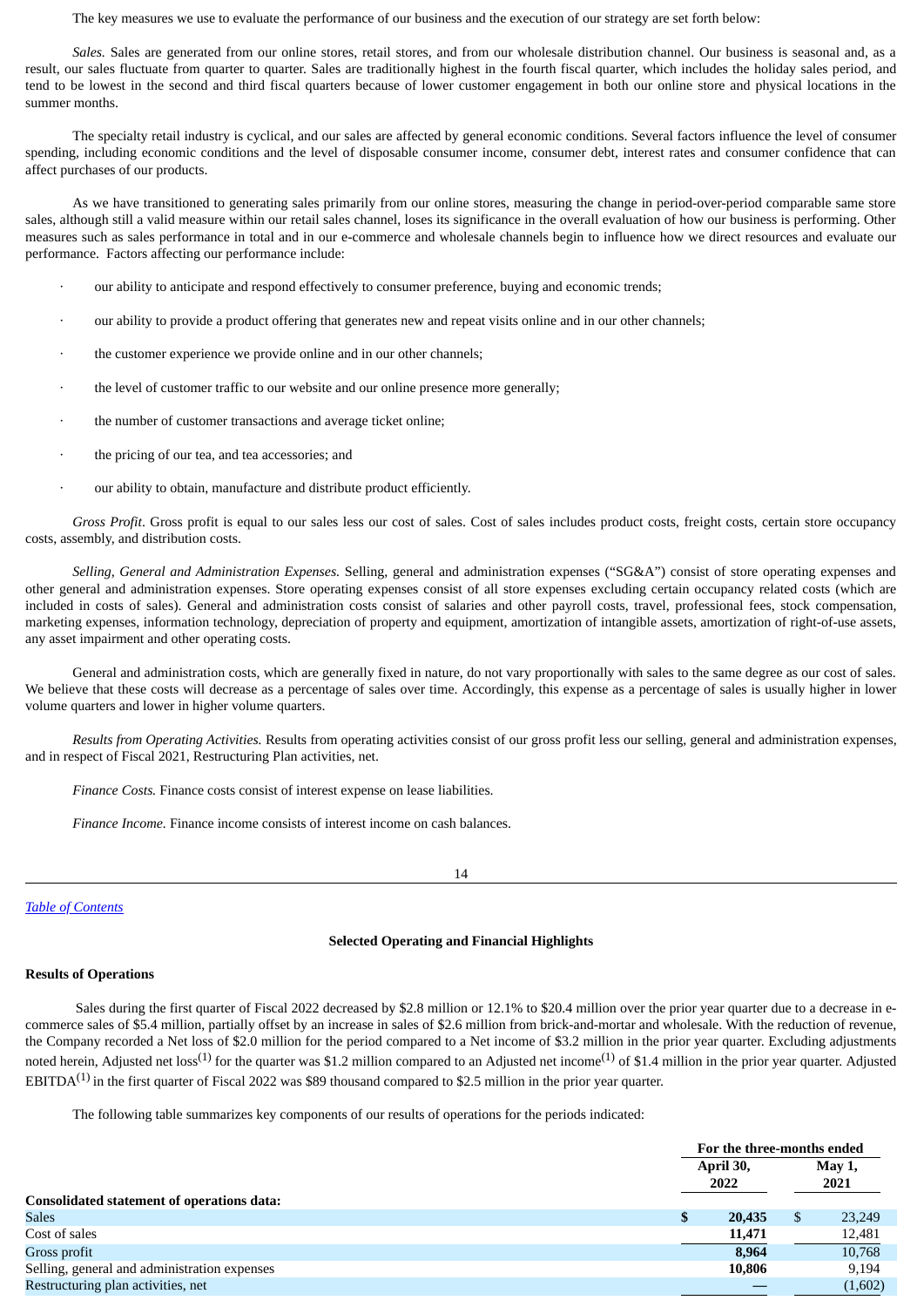| <b>Results from operating activities</b>         |              | (1, 842)  | 3,176       |
|--------------------------------------------------|--------------|-----------|-------------|
| <b>Finance costs</b>                             |              | 171       | 10          |
| Finance income                                   |              | (39)      | (55)        |
| <b>Net (loss) income</b>                         | S            | (1, 974)  | \$<br>3,221 |
| <b>Percentage of sales:</b>                      |              |           |             |
| <b>Sales</b>                                     |              | 100.0%    | 100.0%      |
| Cost of sales                                    |              | 56.1%     | 53.7%       |
| Gross profit                                     |              | 43.9%     | 46.3%       |
| Selling, general and administration expenses     |              | 52.9%     | 39.5%       |
| Restructuring plan activities, net               |              | $0.0\%$   | (6.9)%      |
| Results from operating activities                |              | $(9.0)\%$ | 13.7%       |
| Finance costs                                    |              | $0.8\%$   | $0.0\%$     |
| Finance income                                   |              | $(0.2)\%$ | (0.2)%      |
| Net (loss) income                                |              | $(9.7)\%$ | 13.9%       |
| Other financial and operations data:             |              |           |             |
| Adjusted EBITDA <sup>(1)</sup>                   | \$           | 89        | \$<br>2,505 |
| Adjusted EBITDA as a percentage of sales         |              | $0.4\%$   | 10.8%       |
| Adjusted SG&A <sup>(1)</sup>                     | $\mathbf{s}$ | 10,051    | \$<br>9,395 |
| Adjusted results from operating activities $(1)$ | \$           | (1,087)   | \$<br>1,373 |
| Adjusted net (loss) income <sup>(1)</sup>        | \$           | (1,219)   | \$<br>1,418 |

(1) For a reconciliation of Adjusted EBITDA, Adjusted SG&A, Adjusted results from operating activities, and Adjusted net (loss) income, to the most *directly comparable measure calculated in accordance with IFRS, see "Non-IFRS financial measures and ratios".*

#### **Non-IFRS Financial Measures and Ratios**

The Company uses certain Non-IFRS financial measures and ratios for purposes of comparison to prior periods, to prepare annual operating budgets, and for the development of future projections. These measures and ratios are not recognized measures under IFRS, do not have a standardized meaning prescribed by IFRS and therefore may not be comparable to similarly titled measures presented by other companies. Rather, these measures are provided as additional information to complement those IFRS measures and ratios by providing further understanding of our results of operations from management's perspective. Accordingly, they should not be considered in isolation nor as a substitute for analysis of our financial information reported under IFRS.

|   | -           |
|---|-------------|
| ш | - 1         |
|   | I<br>×<br>٠ |

#### *Table of [Contents](#page-1-2)*

We present the following non-IFRS financial measures;

- (a) "Adjusted selling, general and administration expenses" is presented as a supplemental measure because we believe it facilitates a comparative assessment of our selling, general and administration expenses under IFRS, while isolating the effects of some items that are non-recurring by nature or vary from period to period.
- (b) "Adjusted results from operating activities" is presented as a supplemental performance measure because we believe it facilitates a comparative assessment of our operating performance relative to our performance based on our results under IFRS, while isolating the effects of some items that are non-recurring by nature or vary from period to period.
- (c) "Adjusted net (loss) income" is presented as a supplemental performance measure because we believe it facilitates a comparative assessment of our operating performance relative to our performance based on our results under IFRS, while isolating the effects of some items that are non-recurring by nature or vary from period to period.
- (d) "Adjusted EBITDA" is presented as a supplemental performance measure because we believe it facilitates a comparative assessment of our operating performance relative to our performance based on our results under IFRS, while isolating the effects of some items that are nonrecurring by nature or vary from period to period. Specifically, Adjusted EBITDA allows for an assessment of our operating performance and our ability to service or incur indebtedness without the effect of non-cash charges, such as depreciation, amortization, finance costs, non-cash compensation expense, loss on disposal of property and equipment, impairment of property and equipment and right-of-use assets, stock-based compensation and certain non-recurring expenses. This measure also functions as a benchmark to evaluate our operating performance.

We also present the non-IFRS ratio "Adjusted net (loss) income per common share" for purposes of evaluating underlying business performance relative to our performance based on our results under IFRS, while isolating the effects of some items that vary from period to period.

The use of non-IFRS financial measures and ratios provide complementary information that exclude items that do not reflect our core performance or where their exclusion would assist users in understanding our results for the period. For these reasons, a significant number of users of the MD&A analyze our results based on these financial measures. Management believes these measures help users of MD&A to better analyze results, enabling better comparability of our results from one period to another and with peers.

Management believes that these non-IFRS financial measures and ratios in addition to IFRS measures and ratios provide users of our financial reports with enhanced understanding of our results and related trends and increases the transparency and clarity of the core results of our business.

We believe that although these non-IFRS financial measures provide investors with useful information with respect to our historical operations and are frequently used by securities analysts, lenders, and others in their evaluation of companies, they have limitations as an analytical tool. Some of these limitations are:

· Adjusted selling, general and administration expenses, Adjusted results from operating activities, Adjusted net (loss) income and Adjusted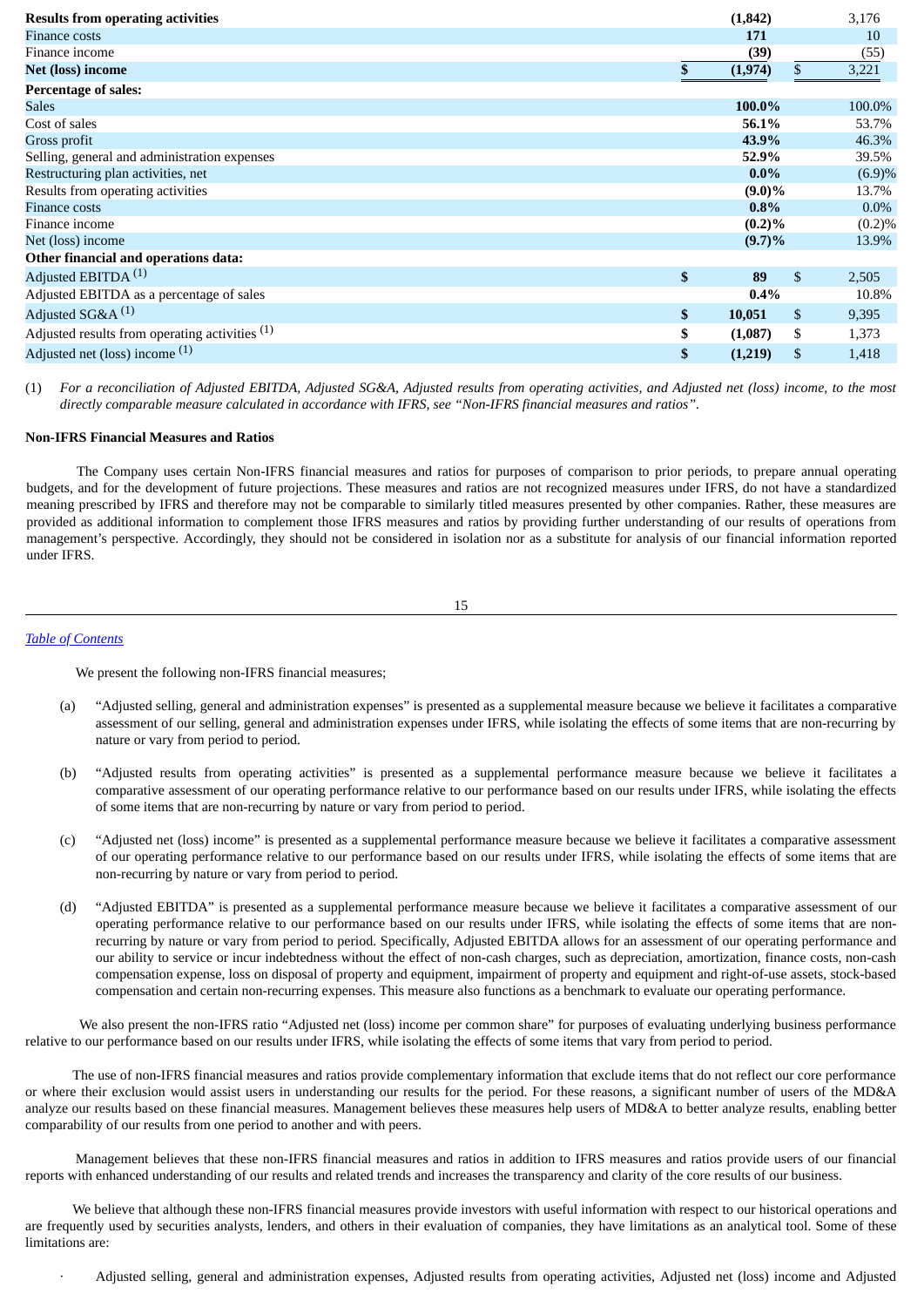EBITDA do not reflect changes in, or cash requirements for, our working capital needs;

- · Adjusted selling, general and administration expenses, Adjusted results from operating activities, Adjusted net (loss) income and Adjusted EBITDA do not reflect the cash requirements necessary to fund capital expenditures; and
- · Although depreciation and amortization are non-cash charges, the assets being depreciated and amortized will often have to be replaced in the future, and Adjusted EBITDA does not reflect any cash requirements for such replacements.

Because of these limitations, these non-IFRS financial measures should not be considered as discretionary cash available to us to reinvest in the growth of our business or as a measure of cash that will be available to us to meet our obligations.

The following tables provide reconciliations of our Non-IFRS financial measures and ratios to the most directly comparable measure calculated in accordance with IFRS:

#### 16

#### *Table of [Contents](#page-1-2)*

*Reconciliation of Selling, general and administration expenses to Adjusted selling, general and administration expenses*

|                                                       | For the three-months ended |                   |  |                   |
|-------------------------------------------------------|----------------------------|-------------------|--|-------------------|
|                                                       |                            | April 30,<br>2022 |  | $M$ ay 1,<br>2021 |
| Selling, general and administration expenses          |                            | 10,806            |  | 9.194             |
| Software implementation and configuration costs (a)   |                            | (755)             |  | (863)             |
| Government emergency wage and rent subsidy (b)        |                            |                   |  | 1,064             |
| Adjusted selling, general and administration expenses |                            | 10.051            |  | 9,395             |

(a) Represents costs related to implementation and configuration of software solutions.

(b) Represents the wage and rent subsidies received from the Canadian government under the COVID-19 Economic Response Plan.

*Reconciliation of Results from operating activities to Adjusted results from operating activities*

|                                                     | For the three-months ended |         |  |
|-----------------------------------------------------|----------------------------|---------|--|
|                                                     | April 30,                  | May 1,  |  |
|                                                     | 2022                       | 2021    |  |
| <b>Results from operating activities</b>            | (1,842)                    | 3,176   |  |
| Software implementation and configuration costs (a) | 755                        | 863     |  |
| Restructuring plan activities, net (b)              |                            | (1,602) |  |
| Government emergency wage and rent subsidy (c)      |                            | (1,064) |  |
| <b>Adjusted results from operating activities</b>   | (1,087)                    | 1,373   |  |

(a) Represents costs related to implementation and configuration of software solutions.

(b) Represents the net gain related to the Restructuring Plan activities which were completed in Fiscal 2021.

(c) Represents the wage and rent subsidies received from the Canadian government under the COVID-19 Economic Response Plan.

*Reconciliation of Net (loss) income to Adjusted net (loss) income*

|                                                     | For the three-months ended |                |  |
|-----------------------------------------------------|----------------------------|----------------|--|
|                                                     | April 30,<br>2022          | May 1,<br>2021 |  |
| <b>Net (loss) income</b>                            | (1,974)                    | 3,221          |  |
| Software implementation and configuration costs (a) | 755                        | 863            |  |
| Restructuring plan activities, net (b)              |                            | (1,602)        |  |
| Government emergency wage and rent subsidy (c)      |                            | (1,064)        |  |
| <b>Adjusted net (loss) income</b>                   | (1,219)                    | 1.418          |  |

(a) Represents costs related to implementation and configuration of software solutions.

(b) Represents the net gain related to the Restructuring Plan activities which were completed in Fiscal 2021.

(c) Represents the wage and rent subsidies received from the Canadian government under the COVID-19 Economic Response Plan.

*Table of [Contents](#page-1-2)*

Reconciliation of fully diluted net (loss) earnings per common share to Adjusted fully diluted net (loss) earnings per common share

|                                                                       |            | For the three-months ended |  |  |
|-----------------------------------------------------------------------|------------|----------------------------|--|--|
|                                                                       | April 30.  | May 1,                     |  |  |
|                                                                       | 2022       | 2021                       |  |  |
| Weighted average number of shares outstanding, fully diluted          | 26,426,055 | 26,296,690                 |  |  |
| Adjusted weighted average number of shares outstanding, fully diluted | 26,426,055 | 27,400,840                 |  |  |

17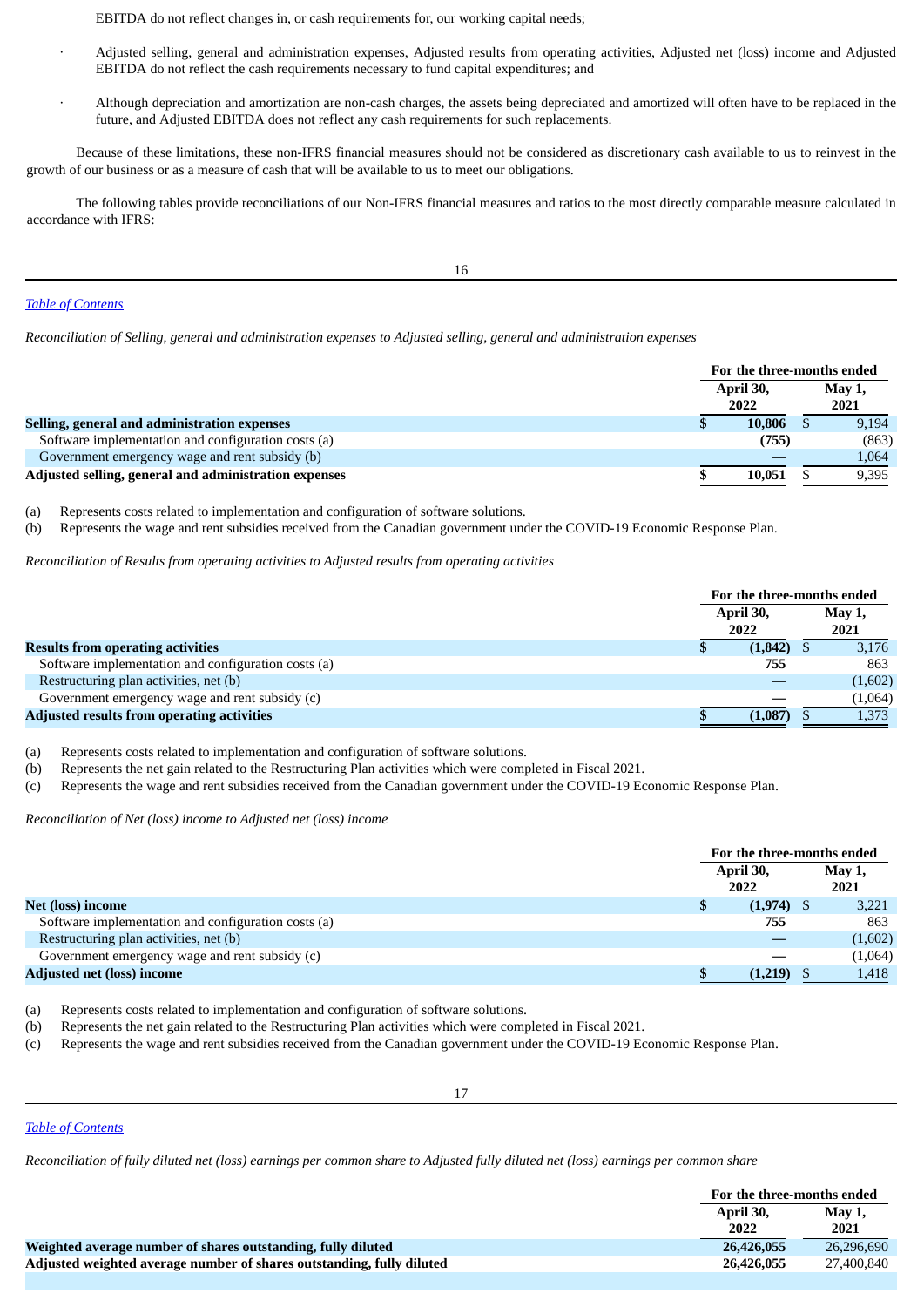| Net (loss) income<br><b>Adjusted net (loss) income</b> | (1.974)<br>(1.219) | 3,221<br>1.418 |
|--------------------------------------------------------|--------------------|----------------|
| Net (loss) earnings per share, fully diluted           | \$<br>(0.07)       | 0.12           |
| Adjusted net (loss) income per share, fully diluted    | (0.05)             | 0.05           |

*Reconciliation of Net (loss) income to Adjusted EBITDA*

|                                                     | For the three-months ended |            |         |
|-----------------------------------------------------|----------------------------|------------|---------|
|                                                     |                            | April 30,  | May 1,  |
|                                                     |                            | 2022       | 2021    |
| <b>Net (loss) income</b>                            | æ                          | (1,974)    | 3,221   |
| Finance costs                                       |                            | 171        | 10      |
| Finance income                                      |                            | (39)       | (55)    |
| Depreciation and amortization                       |                            | 866        | 950     |
| <b>EBITDA</b>                                       |                            | (976)      | 4,126   |
| Additional adjustments:                             |                            |            |         |
| Stock-based compensation expense (a)                |                            | <b>310</b> | 182     |
| Software implementation and configuration costs (b) |                            | 755        | 863     |
| Restructuring plan activities, net (c)              |                            |            | (1,602) |
| Government emergency wage and rent subsidy (d)      |                            |            | (1,064) |
| <b>Adjusted EBITDA</b>                              |                            | 89         | 2,505   |

(a) Represents non-cash stock-based compensation expense.

(b) Represents costs related to implementation and configuration of software solutions.

(c) Represents the net gain related to the Restructuring Plan activities which were completed in Fiscal 2021.

(d) Represents the wage and rent subsidies received from the Canadian government under the COVID-19 Economic Response Plan.

#### Operating results for the three-months ended April 30, 2022 compared to the operating results for the three-months ended May 1, 2021

*Sales.* Sales decreased 12.1%, or \$2.8 million, to \$20.4 million in the quarter ended April 30, 2022 compared to \$23.2 million in the prior year quarter. Sales in Canada of \$16.8 million, representing 81.9% of total revenues, decreased \$1.4 million or 7.7% over the prior year quarter. U.S. sales of \$3.7 million decreased by \$1.4 million or 27.5% over the prior year quarter. Our gifting assortment performed well, with sales amounting to \$7.5 million, representing an increase of \$0.4 million or 5.6% over the prior year quarter. Offsetting this was a decline in our tea and hard-goods assortment over the same period in the prior year. Sales from e-commerce and wholesale channels decreased by \$4.2 million or 21.1% to \$15.7 million from \$19.9 million in the prior year quarter. E-commerce and wholesale sales represented 76.9% of sales compared to 85.9% of sales in the prior year quarter. Brick-and mortar sales for the quarter of \$4.7 million compares favorably to the prior year quarter by \$1.4 million, explained by increase in same store comparable sales, in part due to more days of sales during the current year first quarter due to fewer government-mandated closures related to the pandemic.

*Gross Profit.* Gross profit of \$9.0 million for the three-months ended April 30, 2022 decreased by \$1.8 million or 16.7% from the prior year quarter due to a decline in sales during the period, partially offset by lower delivery and distribution costs, compared to the prior year quarter. Gross profit as a percentage of sales decreased to 43.9% for the quarter compared to 46.3% in the prior year quarter.

18

#### *Table of [Contents](#page-1-2)*

*Selling, General and Administration Expenses.* Selling, general and administration expenses ("SG&A") increased by \$1.6 million or 17.4% to \$10.8 million in the quarter compared to the prior year quarter. Excluding the impact of software implementation and configuration costs and the impact of the wage and rent subsidies received under the Canadian government COVID-19 Economic Response Plan, Adjusted SG&A increased by \$0.7 million or 7.4% to \$10.1 million in the quarter primarily due to increases in staffing and online marketing expenses as we continue the transformation to a digital first organization. Adjusted SG&A as a percentage of sales in the quarter increased to 49.2% from 40.4% in the prior year quarter.

*Results from Operating Activities.* Loss from operating activities during the quarter was \$1.8 million compared to earnings of \$3.2 million in the prior year quarter. Excluding the impact of the Restructuring Plan, net, the wage and rent subsidies received from the Canadian government under the COVID-19 Economic Response Plan, and software implementation costs, Adjusted operating loss amounted to \$1.1 million in the quarter compared to adjusted operating income of \$1.4 million in the prior year quarter. The decrease in operating results is explained by the decline in Sales, lower gross profit and the increased SG&A in pursuit of our ongoing transformation to a digital first organization.

*Finance Costs.* Finance costs amounted to \$171 thousand in the three-months ended April 30, 2022 and compares unfavorably to the prior year period due primarily to the interest expense on our right-of-use assets that increased by \$10.9 million over the prior year quarter.

*Finance Income.* Finance income of \$39 thousand is derived mainly from interest on cash on hand and has decreased slightly from the prior year quarter.

*Net (loss) income.* Net loss was \$2.0 million in the quarter ended April 30, 2022 compared to a Net income of \$3.2 million in the prior year quarter. Adjusted net loss, which excludes the impact of Restructuring Plan activities, net, the wage and rent subsidies received from the Canadian government under the COVID-19 Economic Response Plan, and software implementation and configuration costs amounted to a Net loss of \$1.2 million compared to a Net income of \$1.4 million in the prior year quarter.

*Fully diluted earnings (loss) per common share.* Fully diluted loss per common share was \$0.07 in the quarter ended April 30, 2022 compared to fully diluted earnings per common share of \$0.12 in the prior year quarter. Adjusted fully diluted loss per common share was \$0.05 in the quarter ended April 30, 2022 compared to an Adjusted fully diluted earning per common share of \$0.05 in the prior year quarter.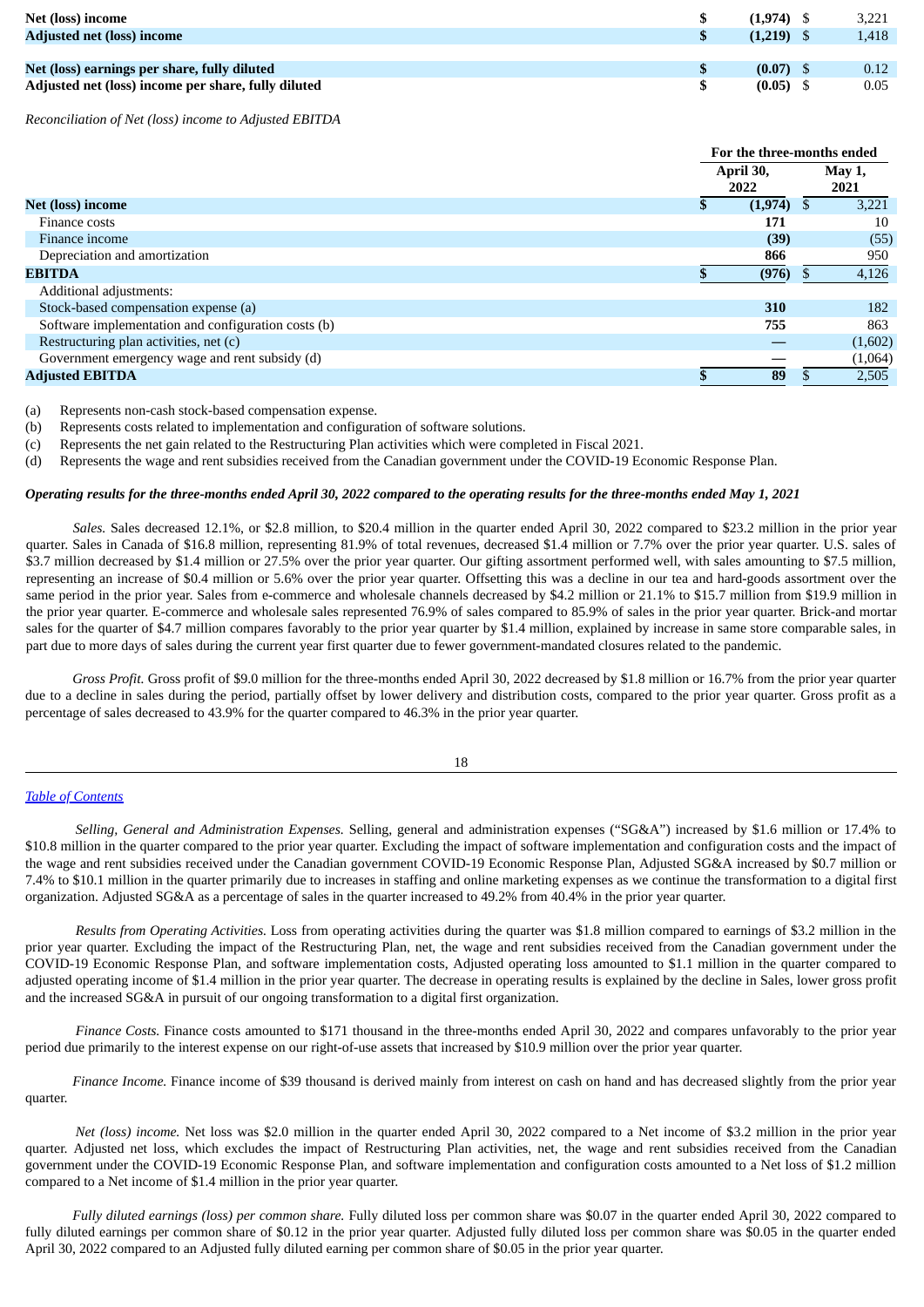*EBITDA and Adjusted EBITDA.* EBITDA, which excludes non-cash and other items in the current and prior periods, was negative \$1.0 million in the quarter ended April 30, 2022 compared to positive \$4.1 million in the prior year quarter representing a decrease of \$5.1 million over the prior year quarter. Adjusted EBITDA for the quarter ended April 30, 2022 was \$89 thousand compared to \$2.5 million for the same period in the prior year. The decrease in Adjusted EBITDA of \$2.4 million reflects the impact of a decline of Sales of \$2.8 million, lower Gross profit and increased SG&A expenses for the reasons noted above.

#### *Table of [Contents](#page-1-2)*

#### **Summary of quarterly results**

Due to seasonality and the timing of holidays, the results of operations for any quarter are not necessarily indicative of the results of operations for the fiscal year. The table below presents selected consolidated financial data for the eight most recently completed quarters.

|                                                   | <b>Fiscal Year</b>              |                                |                                      |                   |                         |                                |                                      |                         |
|---------------------------------------------------|---------------------------------|--------------------------------|--------------------------------------|-------------------|-------------------------|--------------------------------|--------------------------------------|-------------------------|
|                                                   | 2022<br><b>Fiscal Year 2021</b> |                                |                                      |                   | <b>Fiscal Year 2020</b> |                                |                                      |                         |
|                                                   | <b>First</b><br>Quarter<br>\$   | Fourth<br><b>Quarter</b><br>\$ | <b>Third</b><br><b>Quarter</b><br>\$ | Second<br>Quarter | First<br>Quarter<br>\$  | Fourth<br><b>Quarter</b><br>\$ | <b>Third</b><br><b>Quarter</b><br>\$ | Second<br>Quarter<br>\$ |
| <b>Sales</b>                                      | 20,435                          | 39,878                         | 22,203                               | 18,743            | 23,249                  | 40,189                         | 26,225                               | 23,031                  |
| Net (loss) income                                 | (1, 974)                        | 1,291                          | (1,864)                              | 75,478            | 3,221                   | (27, 222)                      | 14,467                               | 2,609                   |
| <b>EBITDA</b>                                     | (976)                           | 2,613                          | (778)                                | 75,493            | 4,126                   | (25, 918)                      | 15,295                               | 5,426                   |
| Adjusted EBITDA $1$                               | 89                              | 3,696                          | (308)                                | (641)             | 2,505                   | 5,384                          | 3,834                                | 1,365                   |
| Net (loss) earnings per<br>share:                 |                                 |                                |                                      |                   |                         |                                |                                      |                         |
| <b>Basic</b>                                      | (0.07)                          | 0.05                           | (0.07)                               | 2.87              | 0.12                    | (1.04)                         | 0.53                                 | 0.10                    |
| Fully diluted                                     | (0.07)                          | 0.05                           | (0.07)                               | 2.75              | 0.12                    | (1.00)                         | 0.52                                 | 0.10                    |
| Adjusted fully diluted <sup>1</sup>               | (0.05)                          | 0.13                           | (0.01)                               | (0.07)            | 0.05                    | 0.15                           | 0.09                                 | (0.06)                  |
| Weighted average number<br>of shares outstanding: |                                 |                                |                                      |                   |                         |                                |                                      |                         |
| <b>Basic</b>                                      | 26,426,055                      | 26,393,118                     | 26,359,969                           | 26,299,094        | 26,296,690              | 26,228,206                     | 26,214,573                           | 26,128,971              |
| Fully diluted                                     | 26,426,055                      | 27,614,734                     | 26,359,969                           | 27,455,005        | 27,400,840              | 27,140,065                     | 26,767,470                           | 26,925,264              |
| Cash                                              | 22,680                          | 25,107                         | 13,367                               | 12,051            | 31,321                  | 30,197                         | 21,925                               | 34,285                  |
| Accounts receivable                               | 3,197                           | 3,209                          | 4,602                                | 6,986             | 6,625                   | 6,157                          | 7,669                                | 6,757                   |
| Prepaid expenses and                              |                                 |                                |                                      |                   |                         |                                |                                      |                         |
| deposits                                          | 4,479                           | 4,142                          | 4,835                                | 5,580             | 11,578                  | 14,470                         | 13,400                               | 8,476                   |
| <b>Inventories</b>                                | 28,359                          | 31,048                         | 39,802                               | 38,055            | 29,258                  | 23,468                         | 26,176                               | 24,354                  |
| Trade and other payables                          | 8,966                           | 12,300                         | 13,958                               | 12,533            | 6,154                   | 4,152                          | 3,621                                | 6,460                   |

#### **Liquidity and Capital Resources**

As at April 30, 2022, we had \$22.7 million of cash held by major Canadian financial institutions.

Working capital was \$42.0 million as at April 30, 2022, compared to \$43.4 million as at January 29, 2022. The decrease in working capital of \$1.4 million is explained by a decrease in current assets of \$4.8 million that was partially offset by a decrease in current liabilities of \$3.4 million.

Our working capital requirements are for the purchase of inventory, payment of payroll and other operating costs, including software purchases and implementation costs. Our working capital requirements fluctuate during the year, rising in the second and third fiscal quarters as we take title to increasing quantities of inventory in anticipation of our peak selling season in the fourth fiscal quarter. We fund our operating, capital and working capital requirements from a combination of cash on hand and cash provided by operating activities.

As at April 30, 2022, the Company has financial commitments in connection with the purchase of goods and services that are enforceable and legally binding on the Company, amounting to \$12.5 million, net of \$862 thousand of advances, which are expected to be discharged within 12 months.

#### *Cash Flows*

A summary of our cash flows (used in) provided by operating and financing activities is presented in the following table:

|                                   | For the three-months ended |                |  |
|-----------------------------------|----------------------------|----------------|--|
|                                   | April 30,<br>2022          | May 1,<br>2021 |  |
| Cash flows (used in) provided by: |                            |                |  |
| <b>Operating activities</b>       | (1,678)                    | 1,307          |  |
| <b>Financing activities</b>       | (749)                      | (183)          |  |
| (Decrease) increase in cash       | (2, 427)                   | 1,124          |  |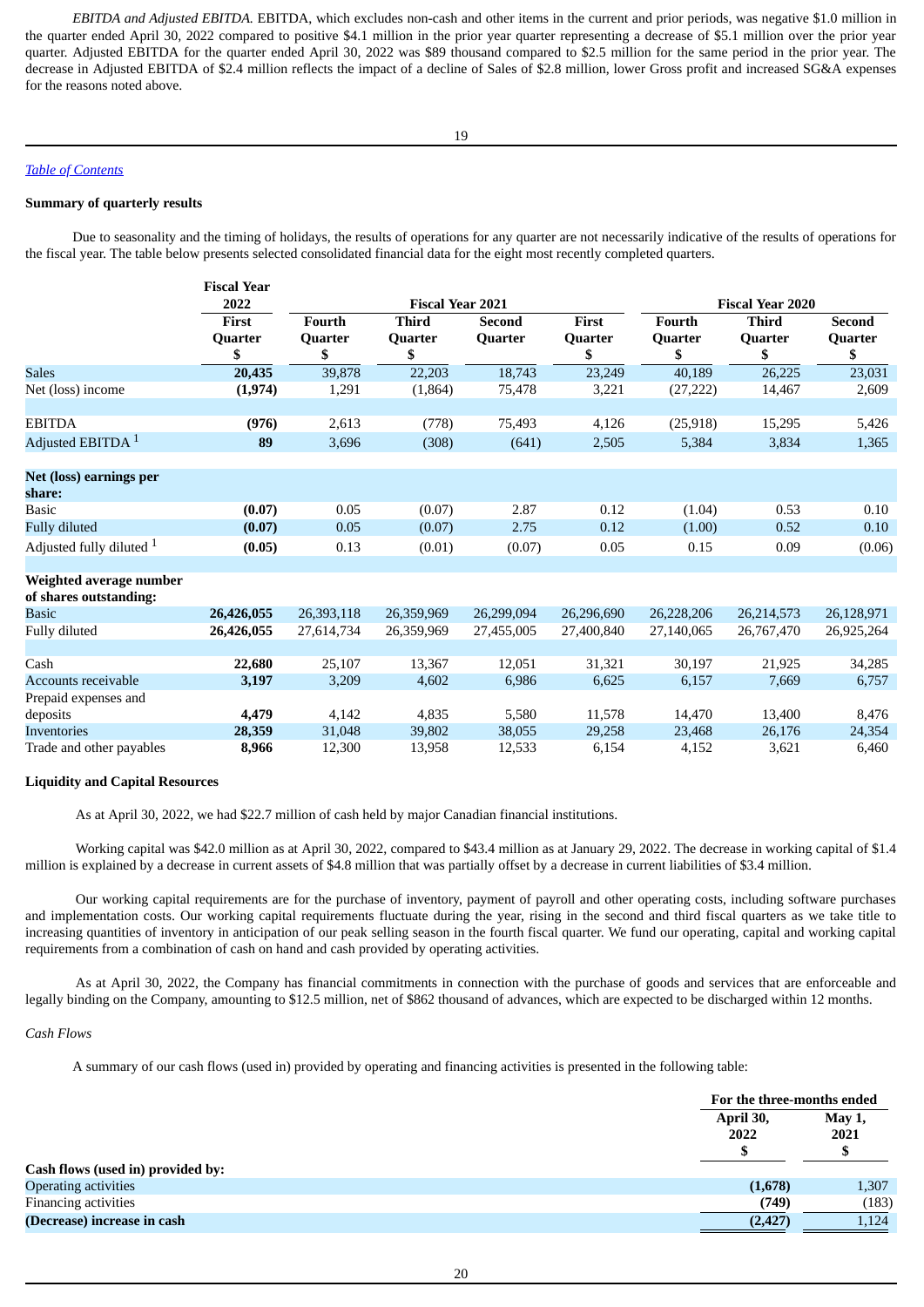*Three-months ended April 30, 2022 compared to three-months ended May 1, 2021*

*Cash flows (used in) provided by operating activities*. Net cash used in operating activities amounted to \$1.7 million for the quarter ended April 30, 2022, representing a change of \$3.0 million from the net cash provided by operations of \$1.3 million in prior year quarter. The decrease is primarily due to the loss reported this quarter and a decrease in Trade and other payables over the prior year.

*Cash flows used in financing activities.* Net cash flows used in financing activities of \$749 thousand during the quarter ended April 30, 2022 represents an increase of \$566 thousand compared to the prior year quarter due to an increase in Lease liabilities of \$11.4 million over the prior year quarter.

#### **Off-Balance Sheet Arrangements**

Other than certain operating lease obligations and purchase commitments disclosed elsewhere, we have no other off-balance sheet obligations.

#### **Contractual Obligations and Commitments**

In the normal course of business, we enter into contractual arrangements that will require us to disburse cash over future periods. All commitments have been recorded in our consolidated balance sheets, except for the purchase of goods and services that are expected to be received in future periods. As of April 30, 2022, the Company had financial commitments in connection with the purchase of goods and services that are enforceable and legally binding on the Company, exclusive of additional amounts based on sales, taxes and other costs amounting to \$12.5 million, net of \$862 of advances (January 29, 2022 - \$13.0 million, net of \$7.2 million of advances). These contractual obligations and commitments are expected to be discharged within 12 months.

#### **Critical Accounting Policies and Estimates**

Our discussion and analysis of operating results and financial condition are based upon our financial statements. The preparation of financial statements requires us to estimate the effect of various matters that are inherently uncertain as of the date of the financial statements. Each of these required estimates varies in regard to the level of judgment involved and its potential impact on our reported financial results. Estimates are deemed critical when a different estimate could have reasonably been used or where changes in the estimates are reasonably likely to occur from period to period, and would materially impact our financial position, changes in financial position or results of operations. Our significant accounting policies are discussed under Note 3 to our consolidated financial statements for the year ended January 29, 2022 included in our Annual Report on Form 10-K dated April 29, 2022. There have been no material changes to the critical accounting policies and estimates since January 29, 2022, other than as disclosed in Note 3 to the condensed interim consolidated financial statements.

#### <span id="page-14-0"></span>**Item 3. Quantitative and Qualitative Disclosures About Market Risk**

There has been no material change in the foreign exchange and interest rate risk discussed in "Management's Discussion and Analysis of Financial Condition and Results of Operations" included in our Annual Report on Form 10-K dated April 29, 2022.

We are exposed to foreign currency exchange risk on purchases of our teas and tea accessories.

A significant portion of our tea and tea accessory purchases are in U.S. dollars as is our revenue from U.S. e‑commerce customers. As a result, our statement of loss and cash flows could be adversely impacted by changes in exchange rates, primarily between the U.S. dollar and the Canadian dollar.

21

#### *Table of [Contents](#page-1-2)*

# <span id="page-14-1"></span>**Item 4. Controls and Procedures**

#### *Disclosure Controls and Procedures*

Our management, with the participation of our Chief Executive and Brand Officer and our President, Chief Financial and Operating Officer, evaluated the effectiveness of our disclosure controls and procedures as of April 30, 2022. The term "disclosure controls and procedures," as defined in Rules 13a-15(e) and 15d-15(e) under the Securities Exchange Act of 1934, as amended ("Exchange Act"), means controls and other procedures of a company that are designed to ensure that information required to be disclosed by a company in the reports that it files or submits under the Exchange Act is recorded, processed, summarized and reported within the time periods specified in the SEC's rules and forms. Disclosure controls and procedures include, without limitation, controls and procedures designed to ensure that information required to be disclosed by a company in the reports that it files or submits under the Exchange Act is accumulated and communicated to the company's management, including its principal executive and principal financial officers, as appropriate to allow timely decisions regarding required disclosure.

Based on the assessment of our disclosure controls and procedures, our management concluded that our disclosure controls and procedures were effective as of April 30, 2022.

#### *Changes in Internal Control over Financial Reporting*

There were no significant changes in our internal control over financial reporting during our quarter ended April 30, 2022 that materially affected, or were reasonably likely to materially affect, our internal control over financial reporting.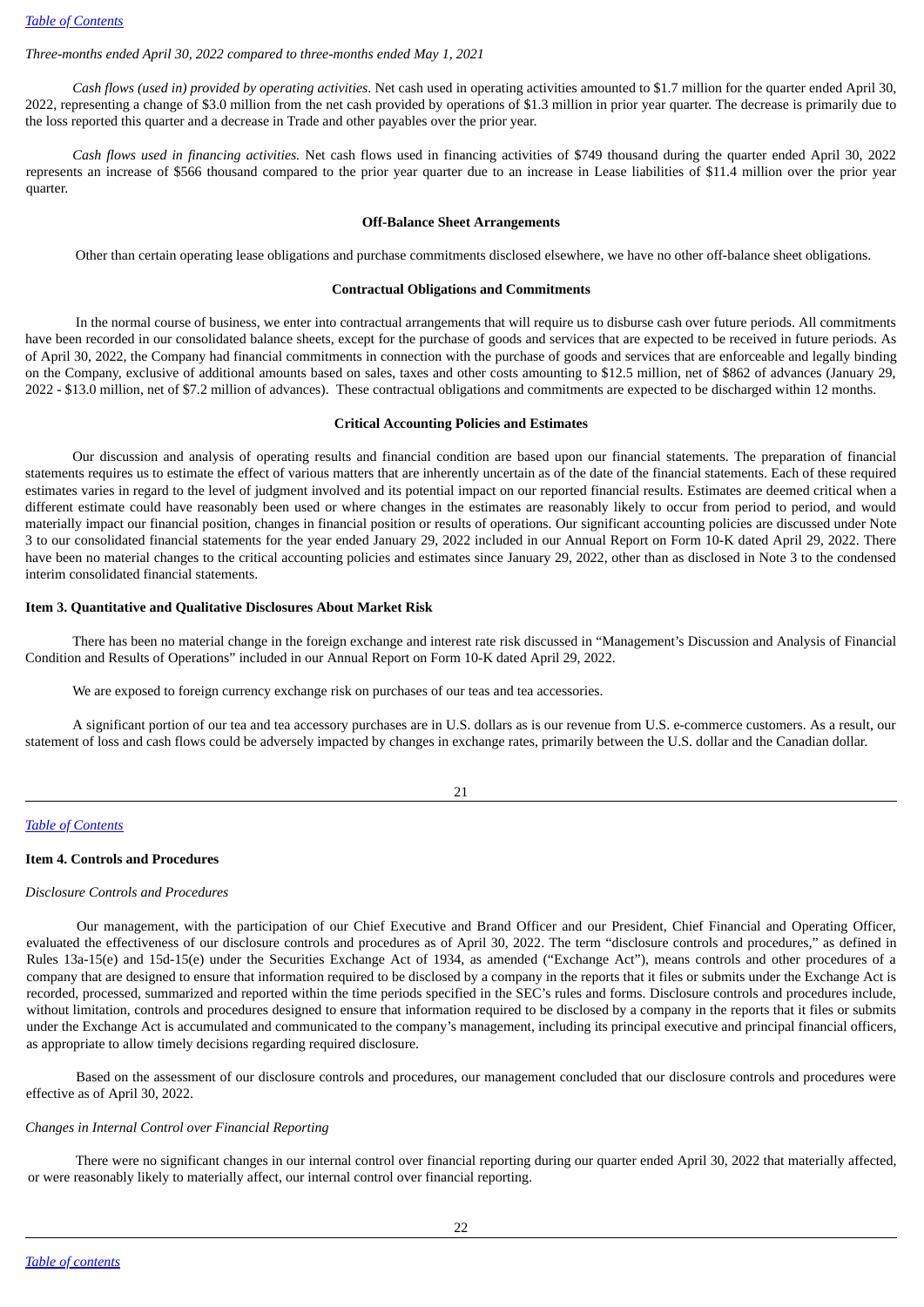#### <span id="page-15-0"></span>**Part II. OTHER INFORMATION**

#### <span id="page-15-1"></span>**Item 1. Legal Proceedings**

From time to time, we may become involved in various lawsuits and legal proceedings which arise in the ordinary course of business. We are not presently a party to any legal proceedings, government actions, administrative actions, investigations or claims that are pending against us or involve us that, in the opinion of our management, could reasonably be expected to have a material adverse effect on our business, financial condition or operating results. However, litigation is subject to inherent uncertainties, and an adverse result in these or other matters may arise from time to time that may harm our business.

#### <span id="page-15-2"></span>**Item 1A. Risk Factors**

There have been no material changes to the risk factors previously disclosed in our Form 10-K for our fiscal year ended January 29, 2022.

### <span id="page-15-3"></span>**Item 2. Unregistered Sales of Equity Securities**

Not applicable.

#### <span id="page-15-4"></span>**Item 3. Defaults Upon Senior Securities**

Not applicable.

#### <span id="page-15-5"></span>**Item 4. Mine Safety Disclosures**

Not applicable.

# <span id="page-15-6"></span>**Item 5. Other Information**

None.

#### *Table of [contents](#page-1-2)*

# <span id="page-15-7"></span>**Item 6. Exhibits**

(a) Exhibits:

| 31.1        | Principal Executive Officer Certification Pursuant to Securities Exchange Act Rules 13a-14 and 15d-14 as Adopted Pursuant to the Section<br>302 of the Sarbanes-Oxley Act of 2002. |
|-------------|------------------------------------------------------------------------------------------------------------------------------------------------------------------------------------|
| 31.2        | Principal Financial Officer Certification Pursuant to Securities Exchange Act Rules 13a-14 and 15d-14 as Adopted Pursuant to the Section<br>302 of the Sarbanes-Oxley Act of 2002. |
| <u>32.1</u> | Principal Executive Officer Certification Pursuant to 18 U.S.C. Section 1350 as Adopted Pursuant to Section 906 of the Sarbanes-Oxley Act<br>of 2002.                              |
| 32.2        | Principal Financial Officer Certification Pursuant to 18 U.S.C. Section 1350 as Adopted Pursuant to Section 906 of the Sarbanes-Oxley Act<br>of 2002.                              |
| 101.INS     | Inline XBRL Instance Document (the instance document does not appear in the Interactive Data File because its XBRL tags are embedded<br>within the Inline XBRL document).          |
| 101.SCH     | Inline XBRL Taxonomy Extension Schema Document.                                                                                                                                    |
| 101.CAL     | Inline XBRL Taxonomy Extension Calculation Linkbase Document.                                                                                                                      |
| 101.DEF     | Inline XBRL Taxonomy Extension Definition Linkbase Document.                                                                                                                       |
| 101.LAB     | Inline XBRL Taxonomy Extension Labels Linkbase Document.                                                                                                                           |
| 101.PRE     | Inline XBRL Taxonomy Extension Presentation Linkbase Document.                                                                                                                     |
| 104         | Cover Page Interactive Data File (formatted as inline XBRL and contained in Exhibit 101).                                                                                          |

24

*Table of [contents](#page-1-2)*

#### **SIGNATURES**

Pursuant to the requirements of the Securities Exchange Act of 1934, the registrant has duly caused this report to be signed on its behalf by the undersigned thereunto duly authorized.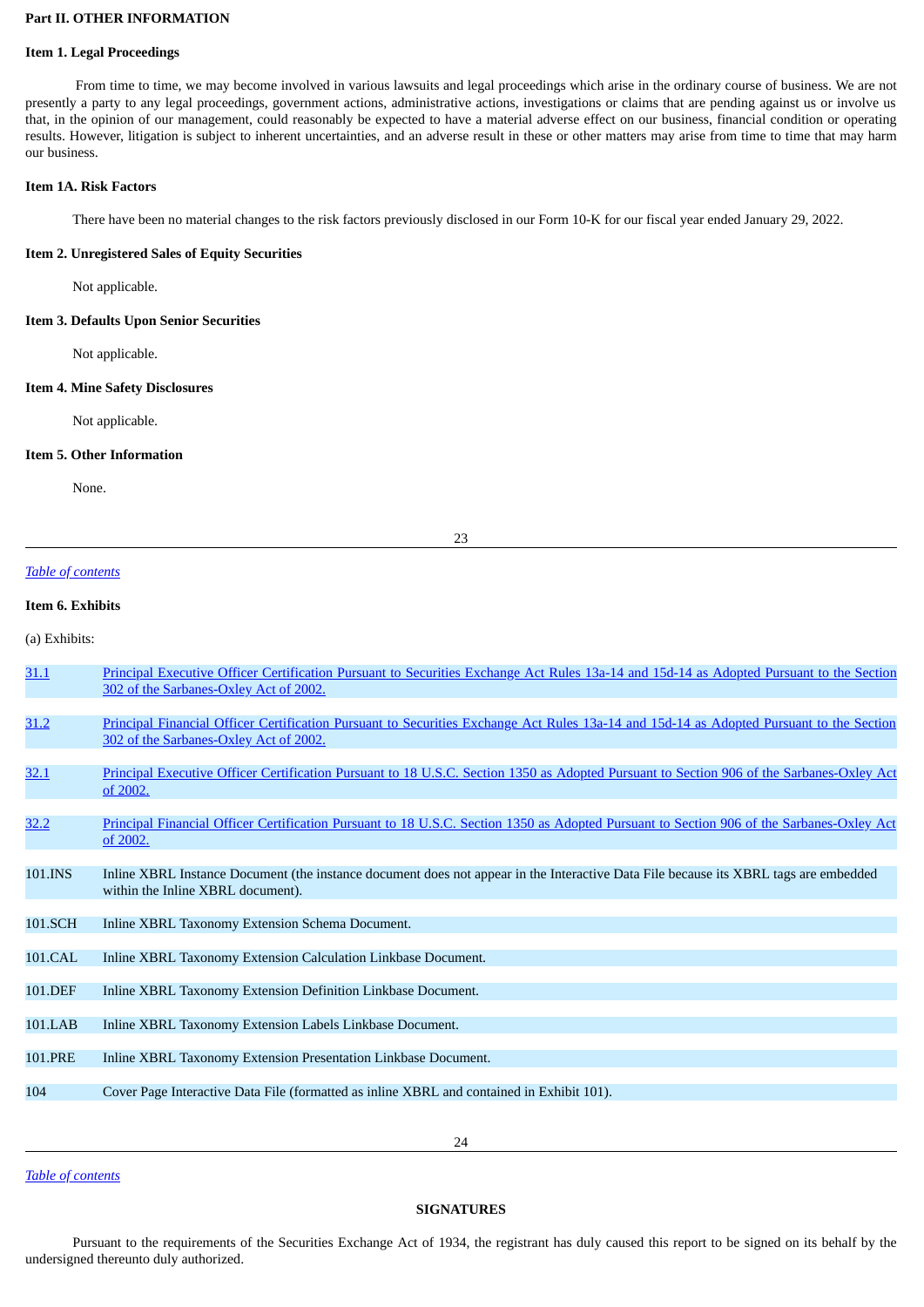Date: June 14, 2022 By: */s/ Sarah Segal*

**DAVIDsTEA INC.**

Name: Sarah Segal Title: Chief Executive Officer and Chief Brand Officer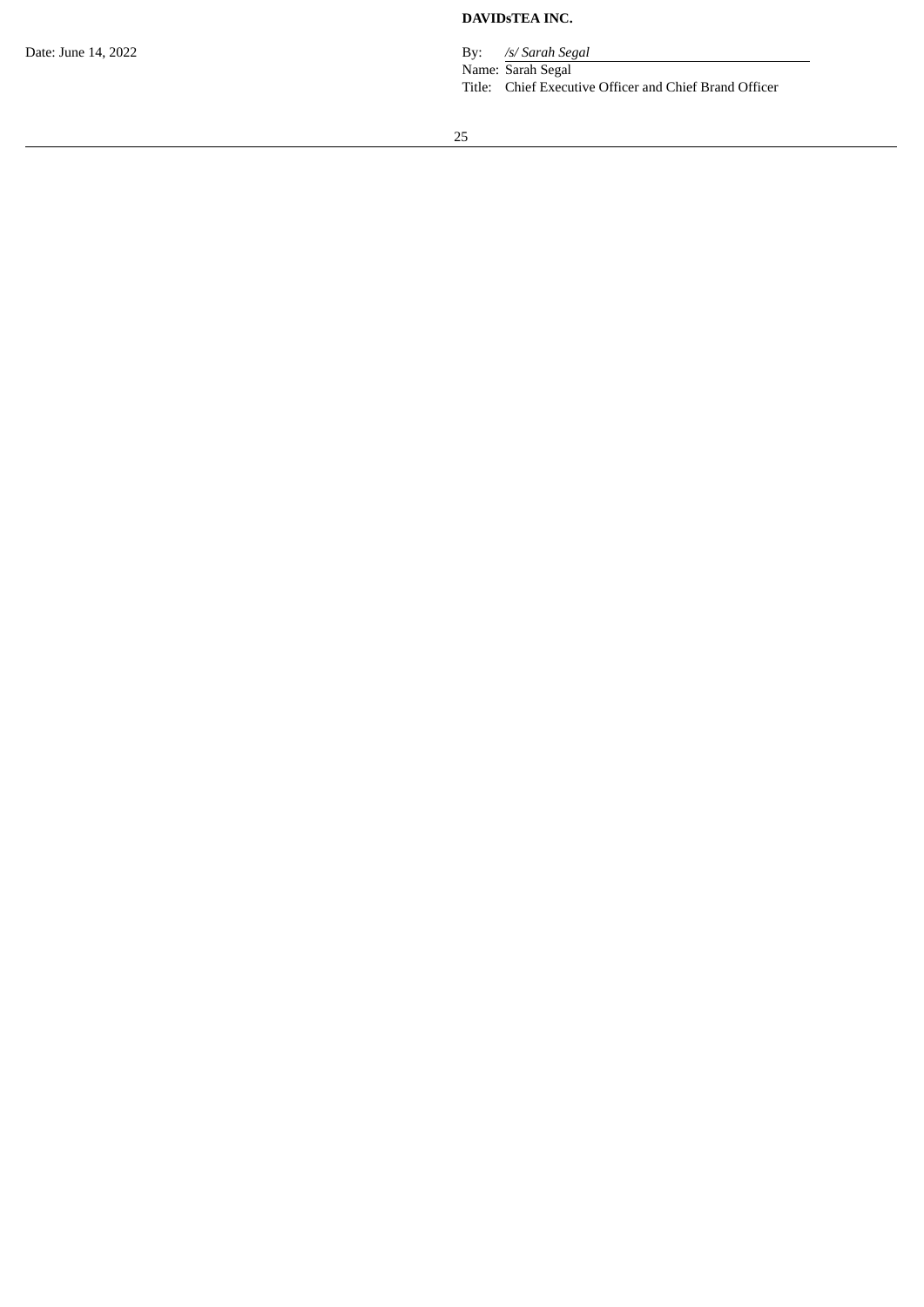# **CERTIFICATION PURSUANT TO SECURITIES EXCHANGE ACT RULES 13a-14 and 15d-14 AS ADOPTED PURSUANT TO SECTION 302 OF THE SARBANES-OXLEY ACT OF 2002**

<span id="page-17-0"></span>I, Sarah Segal, Chief Executive and Brand Officer, certify that:

- 1. I have reviewed this Quarterly Report on Form 10-Q for the fiscal quarter ended April 30, 2022 of DAVIDsTEA Inc.;
- 2. Based on my knowledge, this report does not contain any untrue statement of a material fact or omit to state a material fact necessary to make the statements made, in light of the circumstances under which such statements were made, not misleading with respect to the period covered by this report;
- 3. Based on my knowledge, the financial statements, and other financial information included in this report, fairly present in all material respects the financial condition, results of operations and cash flows of the registrant as of, and for, the periods presented in this report;
- 4. The registrant's other certifying officer and I are responsible for establishing and maintaining disclosure controls and procedures (as defined in Exchange Act Rules 13a-15(e) and 15d-15(e)) and internal control over financial reporting (as defined in Exchange Act Rules 13a-15(f) and 15d- $15(f)$ ) for the registrant and have:
	- (a) Designed such disclosure controls and procedures, or caused such disclosure controls and procedures to be designed under our supervision, to ensure that material information relating to the registrant, including its consolidated subsidiaries, is made known to us by others within those entities, particularly during the period in which this report is being prepared;
	- (b) Designed such internal control over financial reporting, or caused such internal control over financial reporting to be designed under our supervision, to provide reasonable assurance regarding the reliability of financial reporting and the preparation of financial statements for external purposes in accordance with generally accepted accounting principles;
	- (c) Evaluated the effectiveness of the registrant's disclosure controls and procedures and presented in this report our conclusions about the effectiveness of the disclosure controls and procedures, as of the end of the period covered by this report based on such evaluation; and
	- (d) Disclosed in this report any change in the registrant's internal control over financial reporting that occurred during the registrant's most recent fiscal quarter (the registrant's fourth fiscal quarter in the case of an annual report) that has materially affected, or is reasonably likely to materially affect, the registrant's internal control over financial reporting; and
- 5. The registrant's other certifying officer and I have disclosed, based on our most recent evaluation of internal control over financial reporting, to the registrant's auditors and the audit committee of the registrant's board of directors (or persons performing the equivalent functions):
	- (a) All significant deficiencies and material weaknesses in the design or operation of internal control over financial reporting which are reasonably likely to adversely affect the registrant's ability to record, process, summarize and report financial information; and
	- (b) Any fraud, whether or not material, that involves management or other employees who have a significant role in the registrant's internal control over financial reporting.

Date: June 14, 2022 */s/ Sarah Segal*

Sarah Segal Chief Executive Officer and Chief Brand Officer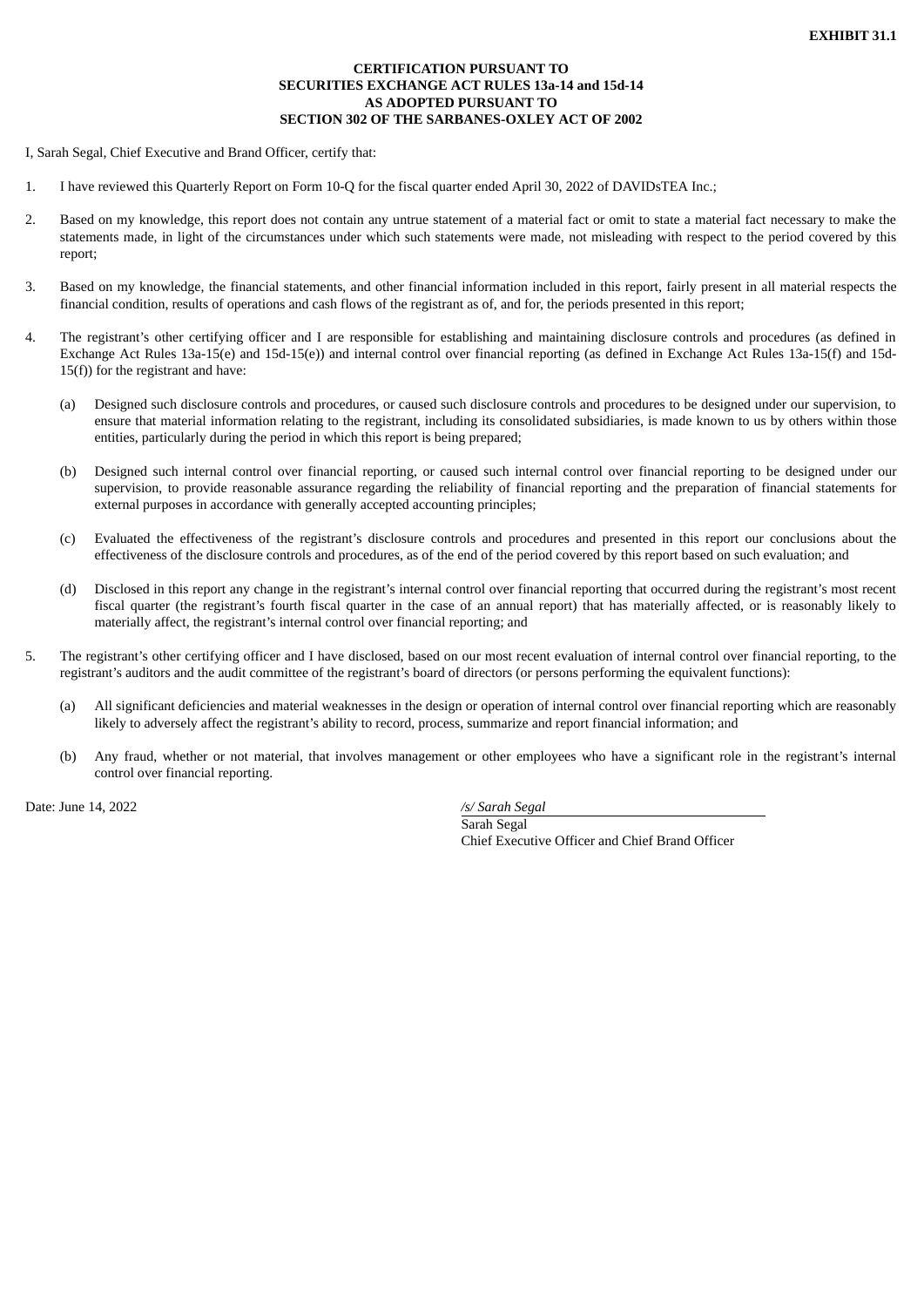# **CERTIFICATION PURSUANT TO SECURITIES EXCHANGE ACT RULES 13a-14 and 15d-14 AS ADOPTED PURSUANT TO SECTION 302 OF THE SARBANES-OXLEY ACT OF 2002**

<span id="page-18-0"></span>I, Frank Zitella, President, Chief Financial and Operating Officer, certify that:

- 1. I have reviewed this Quarterly Report on Form 10-Q for the fiscal quarter ended April 30, 2022 of DAVIDsTEA Inc.;
- 2. Based on my knowledge, this report does not contain any untrue statement of a material fact or omit to state a material fact necessary to make the statements made, in light of the circumstances under which such statements were made, not misleading with respect to the period covered by this report;
- 3. Based on my knowledge, the financial statements, and other financial information included in this report, fairly present in all material respects the financial condition, results of operations and cash flows of the registrant as of, and for, the periods presented in this report;
- 4. The registrant's other certifying officer and I are responsible for establishing and maintaining disclosure controls and procedures (as defined in Exchange Act Rules 13a-15(e) and 15d-15(e)) and internal control over financial reporting (as defined in Exchange Act Rules 13a-15(f) and 15d- $15(f)$ ) for the registrant and have:
	- (a) Designed such disclosure controls and procedures, or caused such disclosure controls and procedures to be designed under our supervision, to ensure that material information relating to the registrant, including its consolidated subsidiaries, is made known to us by others within those entities, particularly during the period in which this report is being prepared;
	- (b) Designed such internal control over financial reporting, or caused such internal control over financial reporting to be designed under our supervision, to provide reasonable assurance regarding the reliability of financial reporting and the preparation of financial statements for external purposes in accordance with generally accepted accounting principles;
	- (c) Evaluated the effectiveness of the registrant's disclosure controls and procedures and presented in this report our conclusions about the effectiveness of the disclosure controls and procedures, as of the end of the period covered by this report based on such evaluation; and
	- (d) Disclosed in this report any change in the registrant's internal control over financial reporting that occurred during the registrant's most recent fiscal quarter (the registrant's fourth fiscal quarter in the case of an annual report) that has materially affected, or is reasonably likely to materially affect, the registrant's internal control over financial reporting; and
- 5. The registrant's other certifying officer and I have disclosed, based on our most recent evaluation of internal control over financial reporting, to the registrant's auditors and the audit committee of the registrant's board of directors (or persons performing the equivalent functions):
	- (a) All significant deficiencies and material weaknesses in the design or operation of internal control over financial reporting which are reasonably likely to adversely affect the registrant's ability to record, process, summarize and report financial information; and
	- (b) Any fraud, whether or not material, that involves management or other employees who have a significant role in the registrant's internal control over financial reporting.

Date: June 14, 2022 */s/ Frank Zitella*

Frank Zitella President, Chief Financial and Operating Officer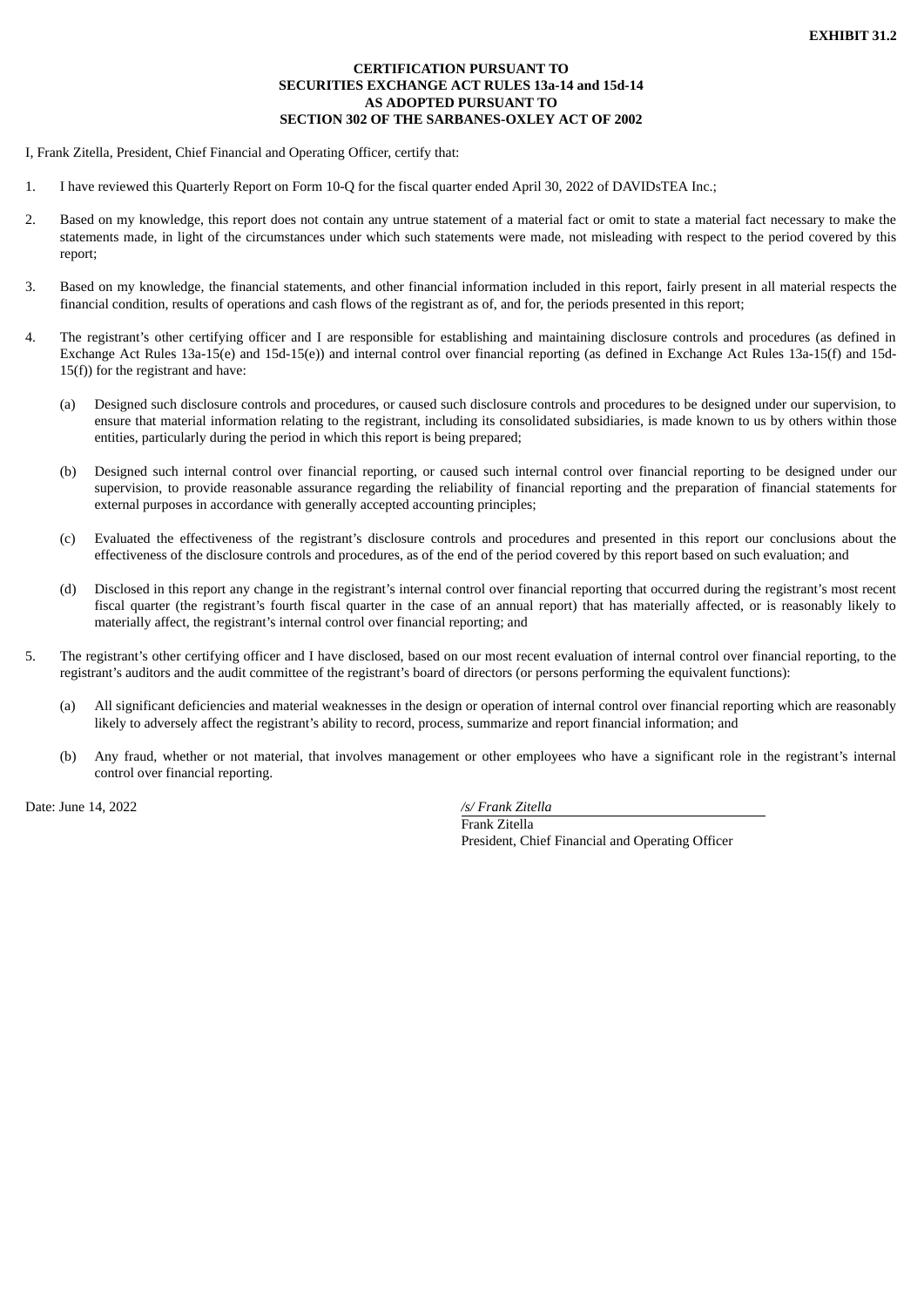# **CERTIFICATION PURSUANT TO 18 U.S.C. SECTION 1350 AS ADOPTED PURSUANT TO SECTION 906 OF THE SARBANES-OXLEY ACT OF 2002**

<span id="page-19-0"></span>In connection with the Quarterly Report of DAVIDsTEA Inc. (the "Company") on Form 10-Q for the period ended April 30, 2022, as filed with the Securities and Exchange Commission (the "Report"), I, Sarah Segal, Chief Executive and Brand Officer of the Company, certify, pursuant to 18 U.S.C. § 1350, adopted pursuant to § 906 of the Sarbanes-Oxley Act of 2002, that based on my knowledge:

- 1) the Report fully complies with the requirements of Section 13(a) or 15(d) of the Securities Exchange Act of 1934, as amended; and
- 2) the information contained in the Report fairly presents, in all material respects, the financial condition and results of operations of the Company.

Date: June 14, 2022 */s/ Sarah Segal*

Sarah Segal Chief Executive Officer and Chief Brand Officer